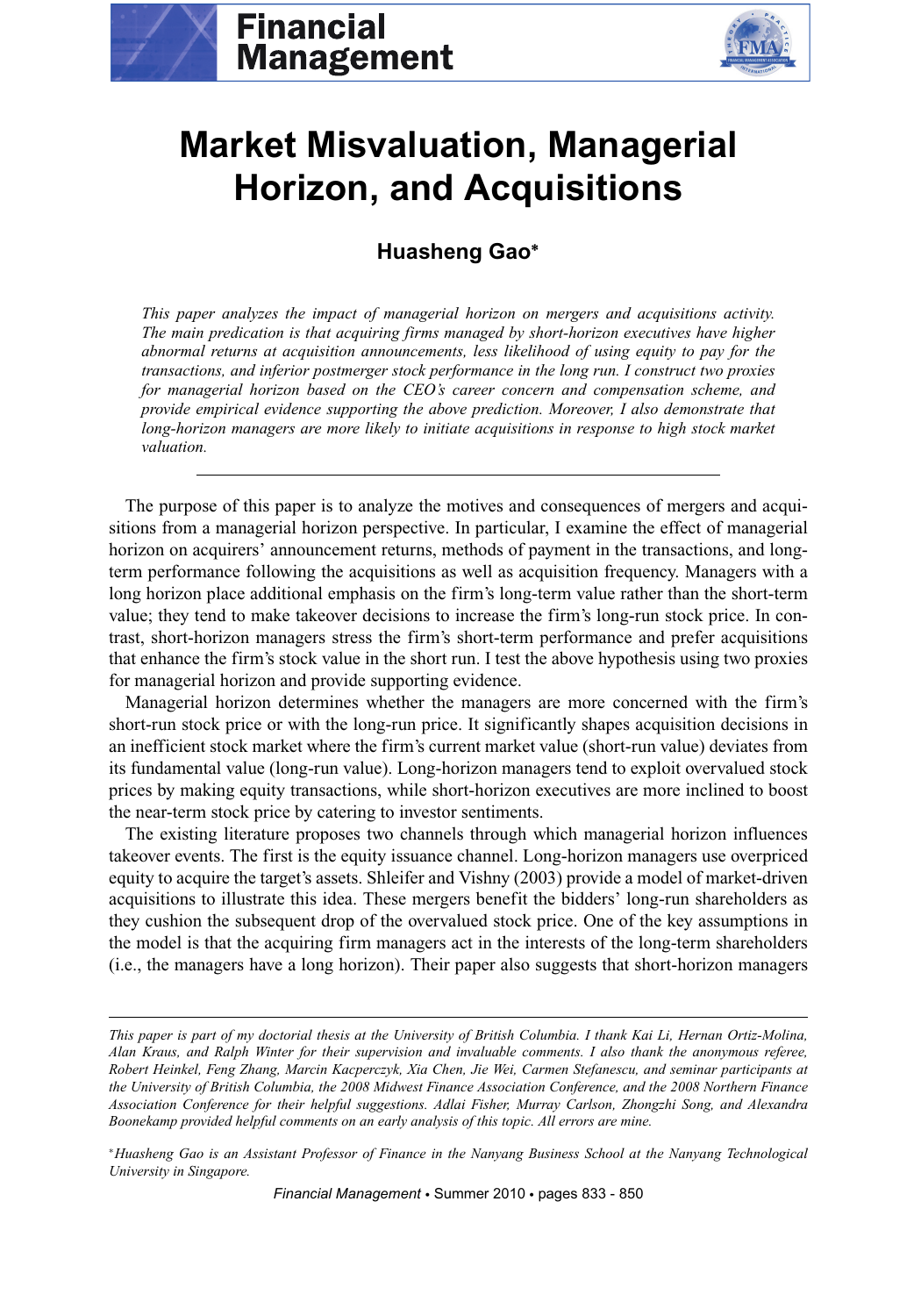may avoid using equity for the acquisition if equity issuance reduces the short-term stock price by revealing signs of overvaluation to the market.

The second perspective is the catering channel. Short-horizon managers may undertake acquisitions that the market wants to see and enhance the firm's short-term stock price even though these mergers may cost the shareholders in the long run. As suggested by Jensen (2005), short-horizon managers tend to make financing and investment decisions to cater to market sentiment; they are likely to follow this sentiment and make risky negative net present value (NPV) investments that the market deems profitable.

The paper's main prediction is that long-horizon acquiring managers (as opposed to shorthorizon ones) experience lower abnormal returns at merger announcements, are more likely to use equity as the payment mode, and have better postmerger stock performance. The key explanatory variable is managerial horizon, which I propose two proxies to measure. The first one is a dummy variable indicating whether or not the CEO is near retirement. Career concern is a natural factor correlated with managerial horizon. A near-retirement CEO usually has little time to remain in office and, therefore, is less likely to benefit from the firm's long-term performance (Dechow and Sloan, 1991; Gibbons and Murphy, 1992).

My second proxy is the value of the CEO's restricted stock and options that become vested during a given year as a percentage of the CEO's total pay. As suggested by existing literature, if a CEO has a sizable amount of incentive portfolio to be vested, they will probably cash out these equity positions within a short period of time and will be more concerned about the firm's shortrun stock price (Hall and Murphy, 2000, 2002). While the first proxy measures managerial horizon from the perspective of career concern, the second one focuses on the executive compensation scheme.

The empirical results are consistent with my predictions. For example, a near-retirement bidding CEO (short horizon) is associated with about 0.79 percentage points higher bidders' announcement return, is 8 percentage points less likely to use stock for an acquisition, and incurs 10 percentage points poorer performance during the three years after the acquisitions.

I also examine the correlation between managerial horizon and acquisition frequency. The results indicate that long-horizon CEOs tend to make more acquisitions than the short-horizon ones do. This relationship becomes stronger when the acquirer's market valuation is high.

This paper makes a number of contributions to the literature. First, it enhances the current literature regarding mergers and acquisitions by identifying managerial horizon as an important factor in the decision process. It also provides new insights into understanding the cause and effects of takeovers. Further, this paper suggests that career concern and compensation schemes are two determinants of managerial horizon. To the best of my knowledge, this is the first paper providing an empirical measure of managerial horizon. Moreover, my paper adds to the literature on corporate behaviors from the perspective of managerial characteristics (Bertrand and Schoar, 2003; Malmendier and Tate, 2008). Finally, this study contributes to the rapidly growing field of behavioral corporate finance, which views corporate policies as a response to market mispricing (Baker, Ruback, and Wurgler, 2007).

One limitation of my study is the endogeneity issue. A CEO's horizon could be endogenously determined by some unobservable factors that drive acquisition decisions. Although it is difficult to solve this problem completely, I am able to alleviate some endogeneity concerns by adding a number of additional controls in the regression. I demonstrate that my results are not driven by time trend effects, industry effects, firm effects (where possible), or tangible firm and CEO characteristics.

The paper proceeds as follows. I develop my hypothesis in Section I. Section II describes the proxies for managerial horizon. In Section III, I describe the data and sample construction. Section IV reports the empirical results while Section V provides my conclusions.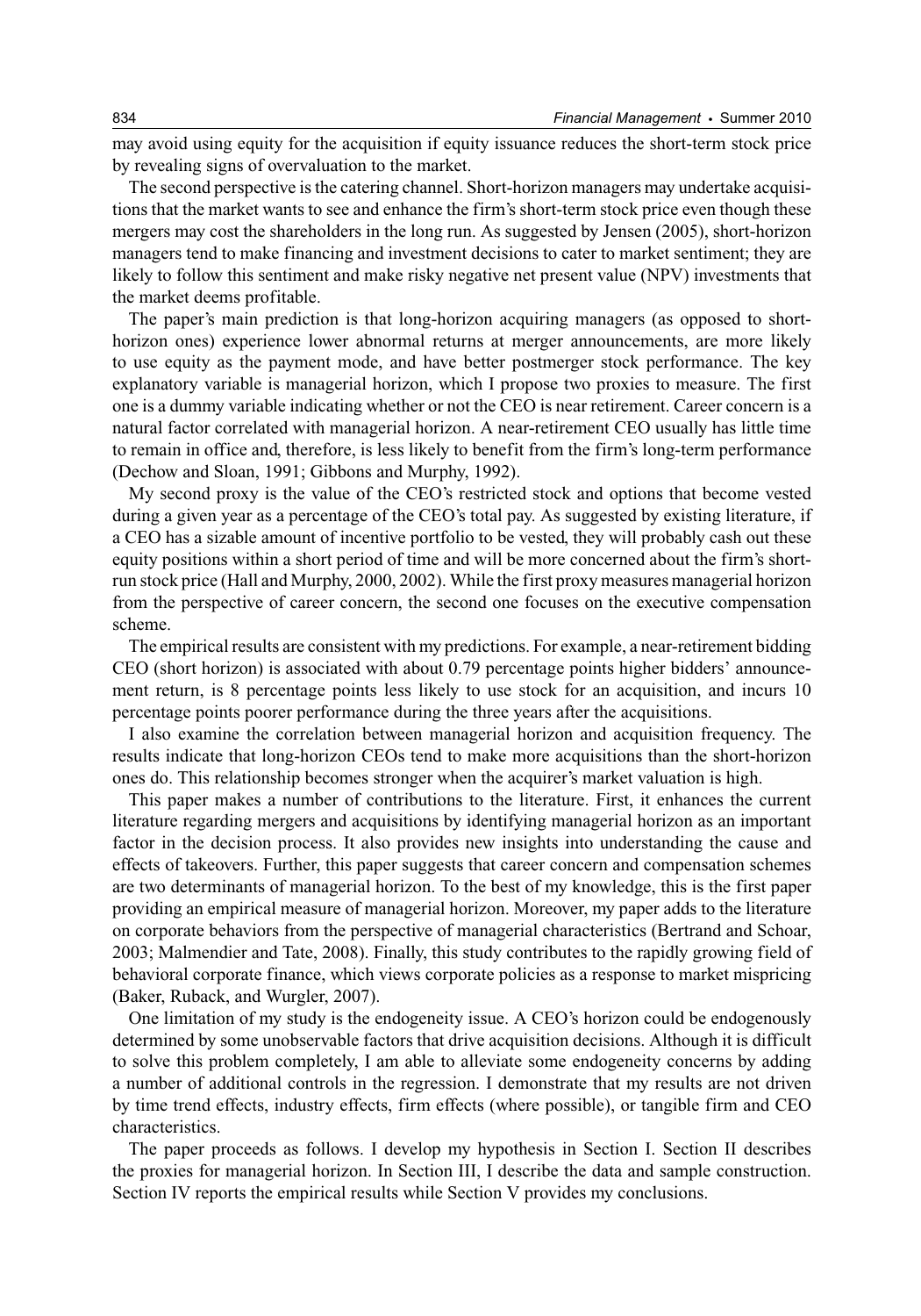## **I. Main Hypothesis and Testable Implications**

The current literature suggests that managerial horizon influences acquisitions through two channels: 1) the equity issuance channel and 2) the catering channel. My main hypothesis states that long-horizon bidding managers undertake acquisitions through the equity issuance channel while their short-horizon counterparts make use of the catering channel.

#### **A. Equity Issuance Channel**

Shleifer and Vishny (2003), Rhodes-Kropf, Robinson, and Viswanathan (2005), and Dong et al. (2006) suggest that stock market misvaluation is a significant driving force in merger activities. They provide evidence that an overvalued stock market stimulates managers to undertake more acquisitions, especially stock-financed acquisitions. Long-horizon managers tend to use their overpriced equity to acquire assets from targets to enhance bidders' long-term share price.

Managerial horizon plays an important role in whether the companies take advantage of their overvalued equity. Stein (1996) indicates that the impact of market inefficiency on financing and investment decisions depends upon whether managers have long or short horizons. When the stock market can only partially correct the overvaluation at the news of an equity issuance, stockfinanced acquisitions benefit bidders' shareholders in the long run but harm those shareholders in the short run. The decrease in the short-term stock price is mainly due to price-pressurerelated losses associated with an equity transaction. Stein (1996) interprets this price pressure as investors updating their beliefs when they see managers undertaking an equity transaction. Therefore, short-horizon managers, who are concerned about the firm's short-term stock price, are less likely to use equity in an acquisition, so that they can preserve the overvaluation in the short term. This argument can be also supported by Emery and Switzer (1999), who find that bidders tend to choose the method of payment that can produce higher expected abnormal returns.

#### **B. Catering Channel**

Market inefficiency can be exploited not only by issuing overvalued equity but also by making investments that cater to investor sentiment. Managers with a short horizon may make an acquisition that has a negative NPV (and avoid an acquisition that has a positive NPV) as long such a strategy increases stock price in the short run. Consistent with the above view, Polk and Sapienza (2009) confirm that short-horizon managers tend to make investments that can boost short-term stock prices by stimulating or catering to market optimism.

Although responding to present market demands may boost the near-term stock price, it generally costs the shareholders in the long run. As stated by Stein (1996), this catering behavior temporarily distorts the firm's financing and investment decisions and, therefore, misallocates resources. Consistent with this argument, Polk and Sapienza (2009) find that companies that make investments catering to market demands have low subsequent stock returns. Brandenburger and Polak (1996) and Hirshleifer (1993) also argue that concern for short-term stock price may lead managers to make decisions other than those suggested by their own superior information. Jensen (2005) particularly addresses the cost of catering in the acquisition market. He points out that when short-horizon managers choose the acquisition projects that cater to investor wishes, the value of the core business is usually compromised. Shareholders, in the long run, will be worse off even though the short-term stock price is boosted.

#### **C. Testable Predictions**

Based on the analysis above, I propose three testable implications: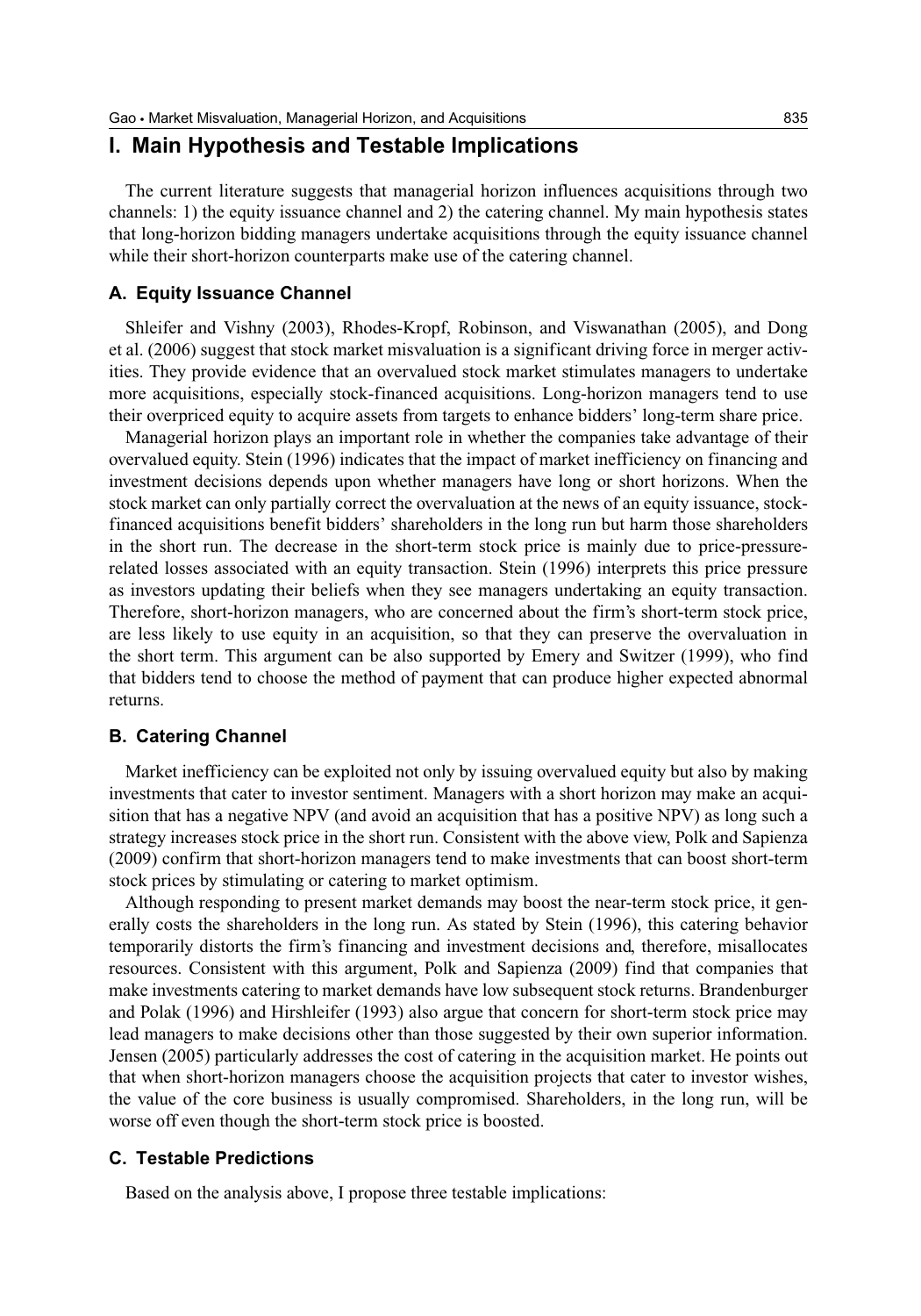| 836 | Financial Management • Summer 2010                                                                                                                                                                  |
|-----|-----------------------------------------------------------------------------------------------------------------------------------------------------------------------------------------------------|
|     | <b>Implication 1.</b> The acquirers managed by short-horizon CEOs experience higher stock returns<br>at acquisition announcements than do the acquirers managed by long-horizon<br>CEO <sub>s</sub> |
|     | <b>Implication 2.</b> The acquirers managed by short-horizon CEOs are less likely to make equity-<br>financed acquisitions than are the acquirers managed by long-horizon CEOs.                     |
|     | <b>Implication 3.</b> The acquirers managed by short-horizon CEOs have lower long-run stock returns<br>after the acquisitions than do the acquirers managed by long-horizon CEOs.                   |

## **II. Proxy for Managerial Horizon**

Managerial horizon, like many other managerial characteristics, is naturally hard to observe. The first proxy is a dummy variable indicating whether or not the CEO is about to retire. This measure is fairly intuitive as a near-retirement CEO typically has a short horizon. Similar to Gibbons and Murphy (1992), I define *MH1* as a dummy variable that takes the value of one if the CEO is less than 62 years old and zero otherwise. In other words, *MH1* equals one if the CEO is three years beyond reaching age 65 or older than age 65 implying a long horizon. Consistent with this view, Dechow and Sloan (1991) find that CEOs who are near retirement tend to cut the firm's research and development (R&D) and advertising in order to increase the near-term earnings. Gibbons and Murphy (1992) also argue that managers become more short-term oriented when they approach retirement.

However, simply treating near-retirement CEOs as short-horizon managers might be problematic since several forces could be in play in the opposite direction. First of all, those CEOs who survive in their positions for a long time are likely to be quite successful. These managers, as a group, may have a longer horizon than young managers as taking actions that maximize long-run value should lead to greater long-term success. To address this concern, I add CEO tenure as one independent variable in the regression analysis to control for the effect of past CEO work experience. Second, a founder CEO may have a long horizon even when they are retiring. Thus, I construct a dummy variable to determine whether or not the CEO is the firm's founder, and use this variable as a control.

Moreover, CEOs in smaller and younger firms and CEOs with lower compensation tend to be more ambitious. They may hope to achieve short-run success with the hope of being rewarded with a more lucrative position in a larger company. Responding to this possibility, I control for firm size, firm age, and CEO compensation level. Finally, Graham and Narasimhan (2004) and Malmendier and Tate (2005) find that CEOs from the Great Depression cohort tend to be more conservative in assessing external markets. The interpretation of this result is that early macroeconomic experience influences individuals' economic decisions, even much later in life. To separate the effect of my horizon proxy from that of the Great Depression, I include in the regressions a dummy variable that flags the CEOs from that group.

My second proxy for managerial horizon is the value of the CEO's restricted stock and options that become vested during a given year normalized by the CEO's total pay. Stock and options form the majority of a CEO's compensation. Newly granted stock and options are always restricted from being sold or exercised until they become vested. If the CEO has little vested equity portfolio at hand, they may not be very concerned about the firm's near-term stock price as it will not have much direct impact on their personal wealth. In contrast, if a sizable amount of the CEO's incentive portfolio becomes vested, they may be more concerned about the current stock price as a high short-term price would increase their proceeds when they cash out. This notion is especially true when managers are underdiversified and risk averse. Hall and Murphy (2000, 2002) argue that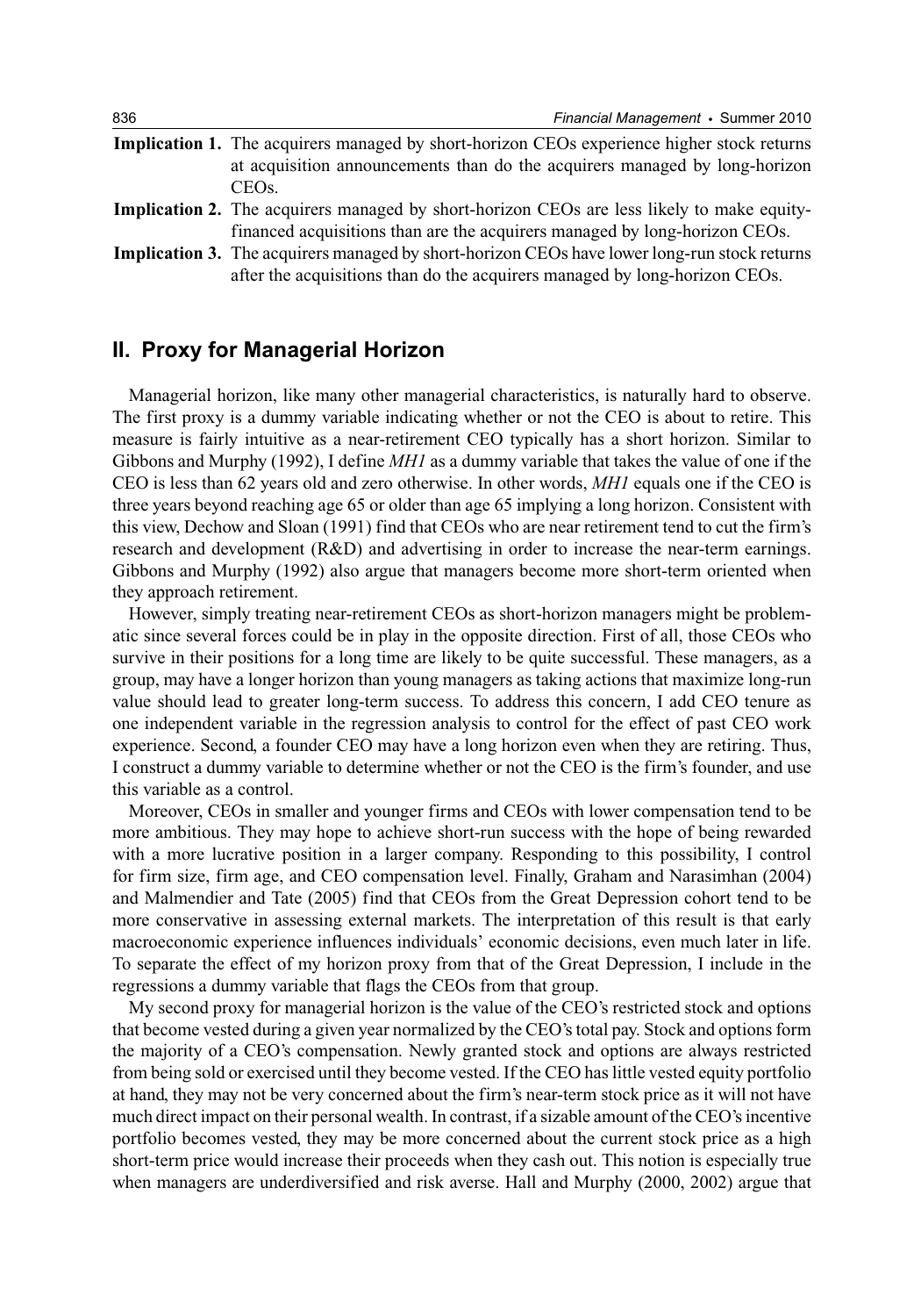managers, who are risk-averse individuals and hold portions of their own firms' equity, are quite eager to sell/exercise their vested stock and options. Malmendier and Tate (2005) also suggest that those managers should minimize their vested equity holdings in order to divest themselves of idiosyncratic risk. If a CEO has a large amount of stock and options that have recently become vested, they will probably cash out these positions within a short period of time and, consequently, will be more concerned about the firm's short-run stock price.

## **III. Sample Selection and Data Description**

The sample of acquisitions comes from the SDC US Mergers and Acquisitions Database. I begin with all completed deals announced from January 1, 1993 to December 31, 2004. I only select deals whose value is no less than \$10 million and for which the acquirer controls more than 50% of the target's shares after the acquisition. Deal value is defined by SDC as the total value paid by the acquiring firm excluding fees and expenses. I also require that bidders have an available stock price from CRSP, accounting information from Compustat, and CEO compensation and age data from ExecuComp. To identify the acquisitions that may have significant impact on shareholders' and managers' wealth, I eliminate those in which the deal value is less than 1% of the bidder's total assets (market value) prior to the acquisition. I end up with a sample of 2,894 deals.

In my sample, 481 deals are made by bidding CEOs who are age 62 or older  $(MHI = 1)$ . To construct my second horizon proxy, *MH2*, I first compute an executive's total compensation (*Totalpay*) in a given year as the sum of their salary, bonuses, long-term incentive plans, the grant-date value of their restricted stock, and the Black-Scholes value of their granted options. I then calculate *Value\_VestingEquity*(*t*), the value of the restricted stock and options that turn to be vested in Year *t*, as *Value\_VestingEquity*( $t$ ) = *Unvested\_Equity*( $t$  - 1) + *EquityGrant*( $t$ ) – *Unvested\_Equity*(*t*). The variables *Unvested\_Equity*(*t*) and *Unvested\_Equity*(*t* − 1) are the value of unvested stock and options in Year *t* and *t* − 1, respectively. *EquityGrant*(*t*) is the value of newly granted stock and options in Year *t*. I then define *VestingEquity* as *Value\_VestingEquity* divided by *Totalpay.* The information regarding the CEO's total pay, unvested equity portfolio, and newly granted stock and options is obtained from ExecuComp. The variable, *VestingEquity*, captures the value of the turn-vested stock and options as the proportion of the CEO's total pay. Finally, I compute *MH2* as *MH2* = 1 – *VestingEquity*. The negative sign in front of *VestingEquity* indicates that a CEO with a larger *VestingEquity* variable has a relatively shorter horizon. A higher *MH2* value indicates a longer horizon. The correlation coefficient between *MH1* and *MH2* is around 0.01, implying that these two variables are not highly correlated.

The dummy, *Founder*, takes the value of one if the CEO is one of the firm's founders and zero otherwise. Since ExecuComp does not provide information as to whether the CEO is a founder, I follow the model of Adam, Almeida, and Ferreira (2005) to construct this variable. In particular, the *Founder* dummy is set to zero if the firm was incorporated 64 years or more prior to the current year or if the CEO joined the company at least four years after the firm's incorporation. Cleary, the current CEO cannot be the founder in the above two cases. For the remaining firm-year observations, I check the information about the firm's founder from proxy statements, annual reports, and Internet searches. In my sample, 245 deals are made by founder CEOs of bidders.

To flag the CEOs from the Great Depression cohort, I construct the *Depression* dummy equal to one if the CEO is born during the 1930s or earlier and zero otherwise. In my sample, CEOs from the Great Depression group undertake 171 acquisitions.

Other bidders' characteristics, such as firm size, ROA, leverage, firm age, and stock return, are constructed from Compustat and CRSP. All of the variables are measured at the fiscal year-end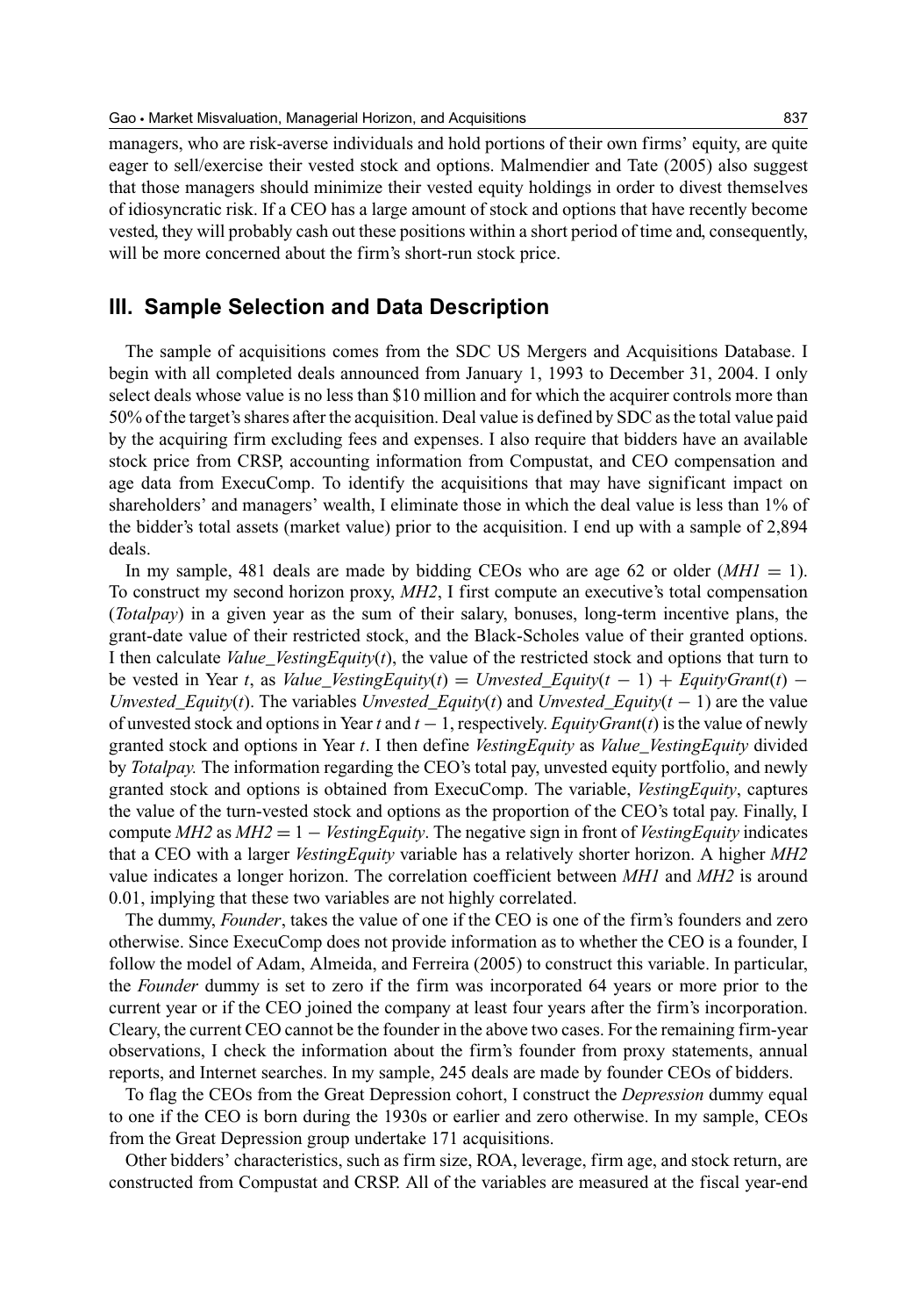prior to the acquisition announcements. To ensure that some outliers in the data are not driving my results, I winsorize all the continuous variables at one percentage tails.

Table I presents the descriptive statistics of my sample. Panel A reveals that acquisitions tend to be cyclical as both the total number and median deal value of mergers closely follow the business cycle expansion over the late 1990s. The evidence suggests significant time series clustering of acquisition activity, especially the gathering of stock-financed mergers. The number of stockfinanced acquisitions declines sharply in the early 2000s, coinciding with the decline of the overall stock market.

Panel B reports the characteristics of acquiring firms. The median bidder is quite large; its annual sales volume is \$919 million. Bidding firms are performing well with the median marketto-book ratio (M/B) of 2.5, the past-year stock return of 21.6%, and a ROA of 14%. The median *FirmAge* is about 14 years.

The median CEO is 54 years old with a tenure of six years. They are holding a *VestingEquity* of 0.23, implying that the value of stock and options that have just become vested is about 23% of their total annual pay. Their total annual compensation is \$2,278 thousand and their ownership in the firm (inclusive of options) is 1.73%.

Following standard event study methods, I estimate the three-day cumulative abnormal returns  $(CAR3)$  over the event windows  $(-1, 1)$  around the announcement date (Day 0) based on the market model using CRSP value-weighted index returns. The parameters are estimated within an (−200, −60) event window relative to the announcement date. The *CAR3* of the bidder is slightly positive with a mean of 0.3% and a median of 0.2%.

Following Barber and Lyon (1997) and Barber, Tsai, and Lyon (1999), I employ the control firm approach using control firm size, book-to-market ratio, and prior-year stock return as the benchmarks for postmerger stock performance. Barber and Lyon (1997) report that the control firm approach not only eliminates the skewness bias associated with the long-term buy-and-hold abnormal returns but also yields well-specified statistics. The bidder's three-year buy-and-hold abnormal return (*BHAR3*) following the acquisition has a mean of −6.3% and a median of −6.5%, suggesting that the acquirer underperforms its control by a considerable magnitude.

Table II reports my univariate comparison of merger performance sorted by managerial horizon; it demonstrates that long-horizon bidding CEOs have lower announcement returns, but better postmerger long-run performance. In Panel A, I sort the sample by *MH1*. The average *CAR3* in the subsample with  $MHI = 1$  (long horizon) is about 0.1%. This number is significantly less than 0.9%, the average *CAR3* in the subsample with  $MHI = 0$  (short horizon). The comparison of medians provides the same results. The difference in median *CAR3* between long-horizon bidders and their short-horizon counterparts is about −0.5%. This difference is statistically significant at the 1% level. The mean *BHAR3*, when  $MHI = 1$ , is  $-5\%$ , about 6 percentage points larger than the value when  $MHI = 0$ . The difference is significant at the 10% level. The comparison of *BHAR3* in medians provides a similar, but less significant result.

In Panel B of Table II, the acquisition sample is sorted into quintiles based on *MH2*. Panel B reports the means and medians of *CAR3* and *BHAR3* for the largest and smallest quintiles. Although the difference in *CAR3* is not statistically significant, the mean *BHAR3* in the largest quintile is about 12.7 percentage points higher than that of the smallest quintile. The insignificance of the mean test in *CAR3* also suggests that it is important to control for some confounding variables in the regression analysis.

Overall, the univariate test provides supportive evidence that long-horizon bidders experience poorer performance in the short run but better outcomes in the long run than do short-horizon bidders.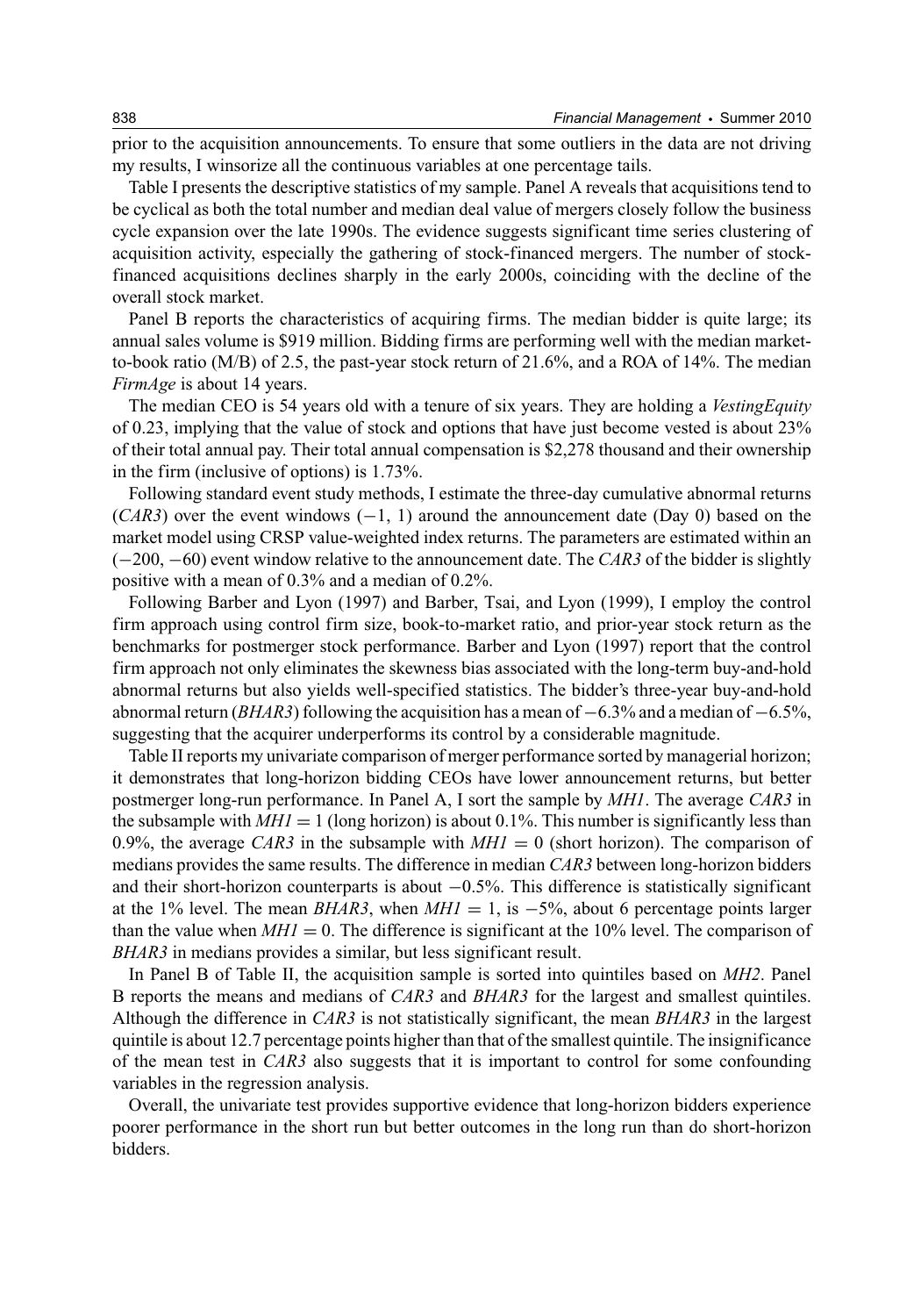#### **Table I. Summary Statistics of Corporate Acquisitions**

The sample includes 2,894 completed US acquisitions from January 1, 1993 to December 31, 2004. Panel A includes those acquisitions listed by the SDC, where the acquiring firm gains control of the target firm and whose deal value is at least \$10 million and 1% of the bidder's total assets (market value). Deal value is defined by SDC as the total value of consideration paid by the acquiring firm, excluding fees and expenses. The sample includes bidding firms for which stock price data are in CRSP, accounting data are in Compustat, and CEO compensation and age data are in ExecuComp. Stock (Cash) refers to deals where the payments to the targets are all by stock (cash). Mixed refers to deals in which both cash and stock are used. In Panel B, *VestingEquity* is the value of the CEO's restricted stock and option holdings that become vested in a given year normalized by the CEO's total annual pay. *Totalpay* (\$K) is the CEO's total annual compensation. *Ownership* is the fraction of the firm's shares owned by the CEO inclusive of options. *Tenure* is the number of years that the CEO has served in their position. *Sales* (\$million) refers to the firm's annual sales volume. *M/B* is the ratio of market value of equity over book value of equity. *ROA* is the accounting return on assets obtained as the ratio of earnings before interest and taxes to total assets. *Leverage* is the ratio of total debt over total assets. *FirmAge* refers to the age of the company. *PastReturn* denotes the compound stock return of acquiring firms over the year prior to the acquisition announcement. All of the above variables are measured at the fiscal year-end prior to the acquisition announcement. *CAR3* is the three-day accumulative abnormal returns over the event window (−1, 1) around the announcement date (Day 0) based on the market model using CRSP value-weighted index returns. The parameters are estimated within a (−200, −60) event window relative to the announcement date. *BHAR3* is the three-year buy-and-hold abnormal return following the acquisition. Matching firms are formed based on size, book-to-market ratio, and stock return.

| Panel A. Distribution of Mergers and Acquisitions by Announcement Year |                  |                                           |                          |      |              |  |  |  |
|------------------------------------------------------------------------|------------------|-------------------------------------------|--------------------------|------|--------------|--|--|--|
| Year                                                                   | Number of        | <b>Median Deal</b><br>Value (\$ Millions) | <b>Method of Payment</b> |      |              |  |  |  |
|                                                                        | Acquisitions (%) |                                           | <b>Stock</b>             | Cash | <b>Mixed</b> |  |  |  |
| 1993                                                                   | 23(0.8)          | 43                                        | 8                        | 5    | 10           |  |  |  |
| 1994                                                                   | 167(5.8)         | 128                                       | 44                       | 54   | 69           |  |  |  |
| 1995                                                                   | 252(8.7)         | 92                                        | 95                       | 61   | 96           |  |  |  |
| 1996                                                                   | 271 (9.4)        | 122                                       | 74                       | 69   | 128          |  |  |  |
| 1997                                                                   | 316(11)          | 196                                       | 100                      | 68   | 148          |  |  |  |
| 1998                                                                   | 310 (10.7)       | 201                                       | 100                      | 61   | 149          |  |  |  |
| 1999                                                                   | 337 (11.6)       | 241                                       | 100                      | 69   | 168          |  |  |  |
| 2000                                                                   | 296 (10.2)       | 240                                       | 91                       | 49   | 156          |  |  |  |
| 2001                                                                   | 232(8)           | 120                                       | 38                       | 57   | 137          |  |  |  |
| 2002                                                                   | 238(8.2)         | 93                                        | 22                       | 87   | 129          |  |  |  |
| 2003                                                                   | 224(7.7)         | 121                                       | 18                       | 88   | 118          |  |  |  |
| 2004                                                                   | 228(7.9)         | 129                                       | 20                       | 91   | 117          |  |  |  |
| Total                                                                  | 2,894 (100)      | 142                                       | 710                      | 759  | 1425         |  |  |  |

| Panel B. Acquiring Firm Characteristics |  |  |
|-----------------------------------------|--|--|
|-----------------------------------------|--|--|

| Year                 | Mean    | Std.  | 5th Pct        | Median  | 95th Pct |
|----------------------|---------|-------|----------------|---------|----------|
| CEO age              | 54.3    | 7.3   | 42             | 54      | 67       |
| <b>VestingEquity</b> | 0.19    | 2.21  | $\Omega$       | 0.23    | 2.72     |
| TotalPay (\$K)       | 4.748   | 7.378 | 444            | 2.278   | 17,661   |
| Ownership            | 4.14%   | 6.46% | 0.16%          | 1.73%   | 18.2%    |
| <b>Tenure</b>        | 7.6     | 6.8   |                | 6       | 21       |
| <b>Sales</b>         | 3005    | 5783  | 104            | 919     | 13544    |
| M/B                  | 3.9     | 5.1   | 0.9            | 2.5     | 11.7     |
| <b>ROA</b>           | 14%     | 9%    | $2\%$          | 14%     | 29%      |
| Leverage             | 22%     | 17%   | $\mathbf{0}$   | 21%     | 53%      |
| FirmAge              | 17.9    | 13.3  | $\overline{c}$ | 14      | 46       |
| PastReturn           | 34.9%   | 71.7% | $-42.7%$       | 21.6%   | 157.9%   |
| CAR3                 | $0.3\%$ | 6%    | $-9.9%$        | $0.2\%$ | $10.2\%$ |
| BHAR3                | $-6.3%$ | 114%  | $-185%$        | $-6.5%$ | 175%     |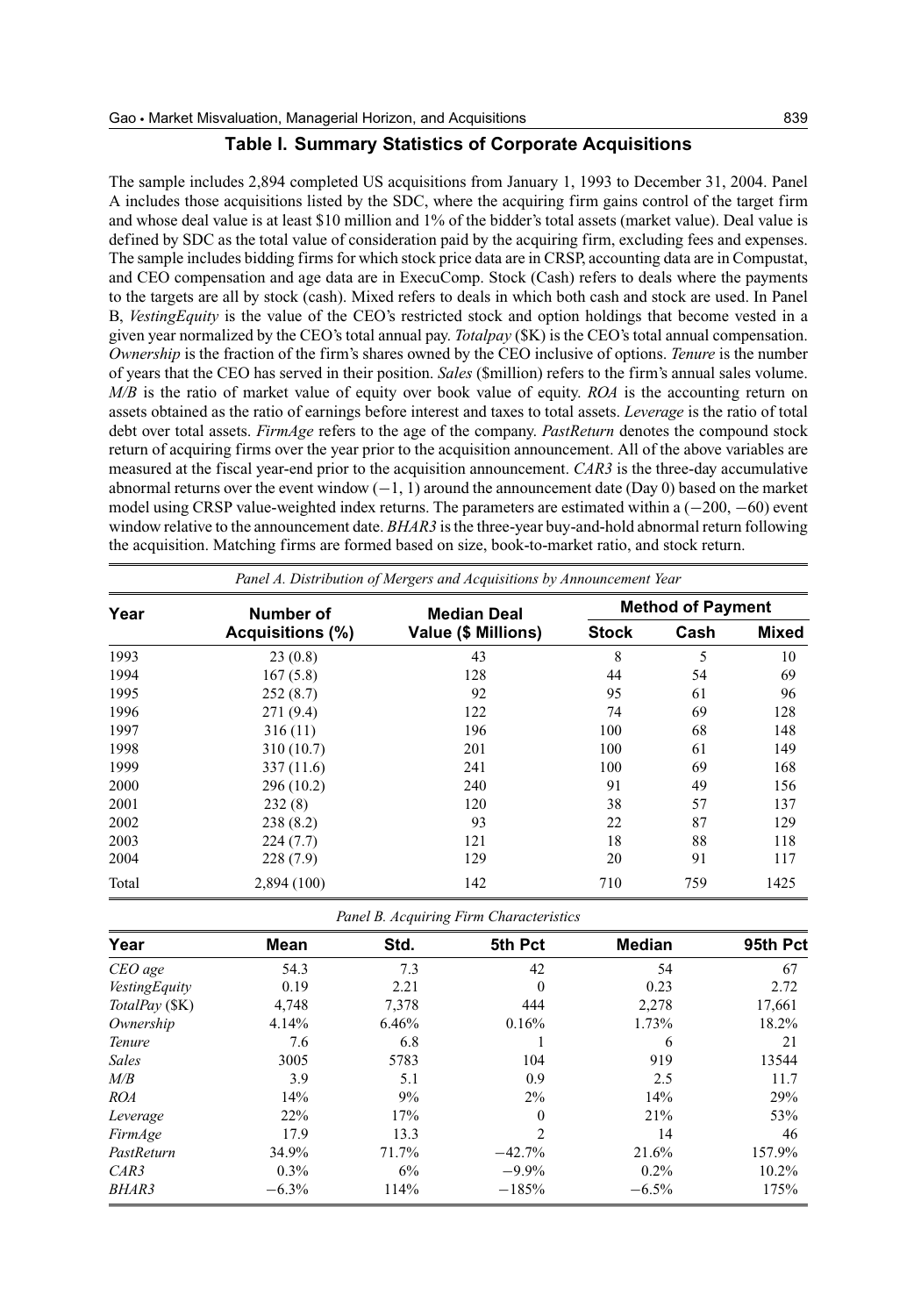#### **Table II. Managerial Horizon and Merger Performance**

The sample includes 2,894 completed US acquisitions from January 1, 1993 to December 31, 2004. Panel A sorts all selected deals into subsamples based on *MH1*, where *MH1*, my first proxy for managerial horizon, equals one if the CEO is less than 62 years old and zero otherwise. A CEO with  $MHI = 1$  is expected to have a longer horizon than a CEO with *MH1* = 0. *CAR3* is the three-day accumulative abnormal return around the announcement date. *BHAR3* is the three-year buy-and-hold abnormal return following the acquisition. The middle and final columns report the difference of the two means and the two medians, respectively. Panel B sorts all selected deals into quintiles based on *MH2*. The variable *MH2* is my second proxy for managerial horizon; it is computed as 1 − *VestingEquity*, where *VestingEquity* is the value of the CEO's restricted stock and option holdings that becomes vested in a given year normalized by the CEO's total annual pay. A CEO with a larger value of *MH2* is expected to have a longer horizon. I report the means and medians for the largest and smallest quintiles. The middle and final columns report the difference of the two means and the two medians, respectively. The tests of means are based on *t*-statistics; the tests of medians are based on Wilcoxon signed tests.

|       |           |           | Panel A. Sorting Sample by MH1 |           |           |                   |
|-------|-----------|-----------|--------------------------------|-----------|-----------|-------------------|
|       |           | Mean      |                                |           | Median    |                   |
|       | $MH1 = 1$ | $MH1 = 0$ | <b>Difference</b>              | $MH1 = 1$ | $MH1 = 0$ | <b>Difference</b> |
|       | (1)       | (2)       | (1)–(2)                        | (4)       | (5)       | (4)–(5)           |
| CAR3  | $0.1\%$   | $0.9\%$   | $-0.8\%$ ***                   | $0.1\%$   | $0.6\%$   | $-0.5\%$ ***      |
| BHAR3 | $-5%$     | $-11\%$   | $6\%^*$                        | $-6.4\%$  | $-8.6%$   | $2.4\%$           |

| Panel B. Sorting Sample by MH2 |                                   |                               |                              |                                   |                                           |                              |  |  |
|--------------------------------|-----------------------------------|-------------------------------|------------------------------|-----------------------------------|-------------------------------------------|------------------------------|--|--|
|                                |                                   | Mean                          |                              |                                   | Median                                    |                              |  |  |
|                                | Largest<br>MH <sub>2</sub><br>(1) | <b>Smallest</b><br>MH2<br>(2) | <b>Difference</b><br>(1)–(2) | Largest<br>MH <sub>2</sub><br>(4) | <b>Smallest</b><br>MH <sub>2</sub><br>(5) | <b>Difference</b><br>(4)–(5) |  |  |
| CAR3<br>BHAR3                  | $0.2\%$<br>$-0.8\%$               | $-0.04\%$<br>$-13.5%$         | $0.24\%$<br>$12.7\%$ **      | $0.02\%$<br>$-5%$                 | $0.2\%$<br>$-9\%$                         | $-0.18%$<br>4%               |  |  |

∗∗∗Significant at the 0.01 level.

∗∗Significant at the 0.05 level.

<sup>∗</sup>Significant at the 0.10 level.

## **IV. Empirical Results**

#### **A. Abnormal Returns during Announcement Periods**

I run several cross-sectional OLS regressions using the following model:

$$
CAR3 = \delta_0 + \delta_1 Horizon + \delta_2 PastrReturn + \delta_3 M/B + \delta_4 ROA
$$
  
+  $\delta_5 Firmsize + \delta_6 Leverage + \delta_7 Tender + \delta_8 Depression + \delta_9 Founder$   
+  $\delta_{10} Ln(Totalpay) + \delta_{11} Firmage + \delta_{12} Tenure + \delta_{13} Ownership$   
+  $YearDummies + IndustryDummies + \varepsilon,$  (1)

where the dependent variable is the bidder's three-day announcement abnormal returns (in percentage). *Tender* is a dummy variable that equals one if the acquisition is a tender offer and zero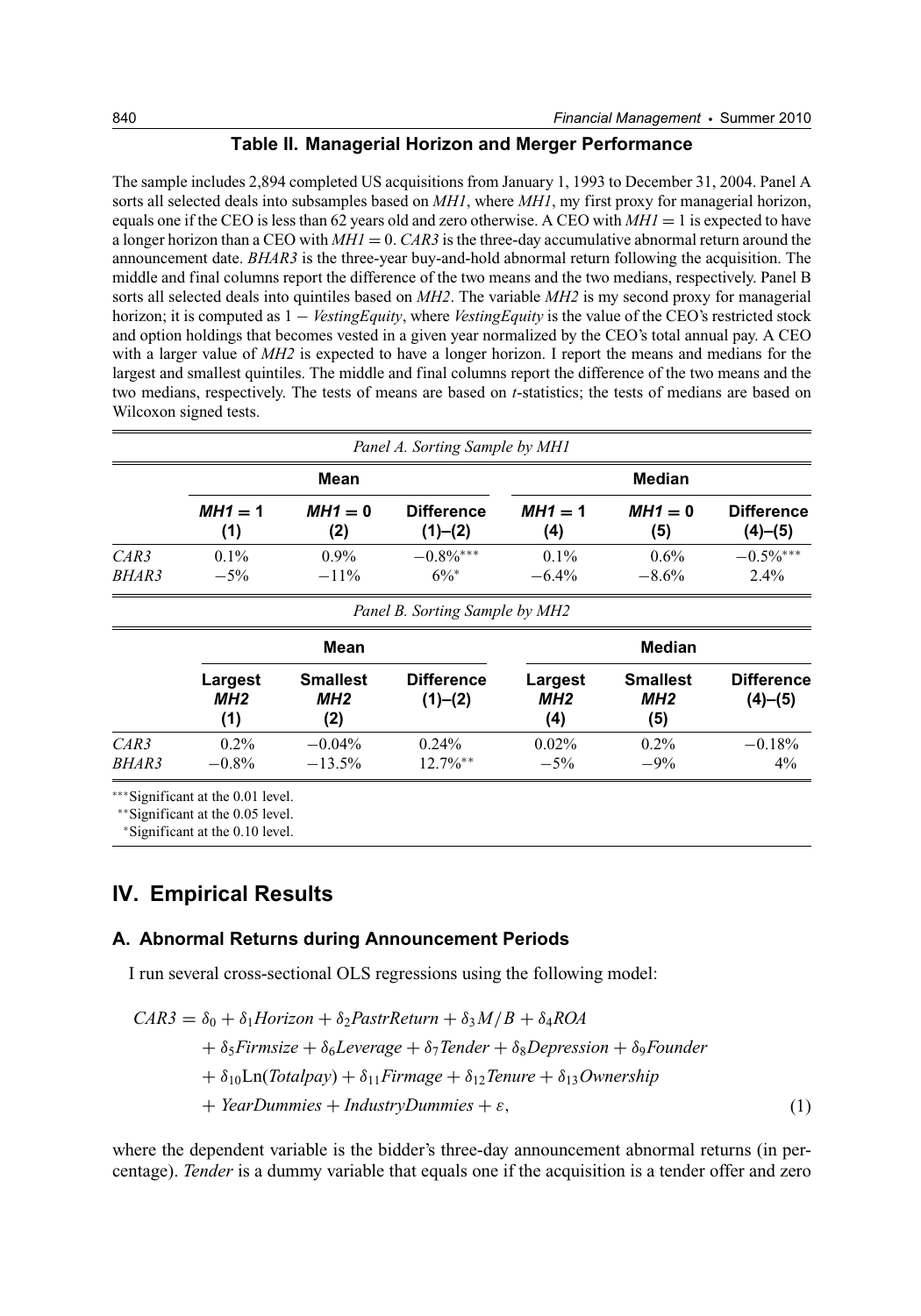#### **Table III. Regression Analysis on Announcement-Period Abnormal Returns**

The sample includes 2,894 completed US acquisitions from January 1, 1993 to December 31, 2004. The dependent variable is three-day (−1,1) accumulative abnormal returns (in percentage) as defined in Table I. The variables *Tender*, *Depression,* and *Founder* are dummies that take the value of one if the deal is a tender offer, if the CEO is born during the 1930s or earlier, and if the CEO is one of the firm's founders, respectively, and zero otherwise. Industry dummies are based on the 48-industry classification of Fama and French (1997). Corresponding *p*-values from Huber-White robust standard errors are reported in parentheses.

| (4)     | (5)             | (6)              |
|---------|-----------------|------------------|
|         |                 |                  |
|         |                 |                  |
| $-0.05$ | $-0.11$         | $-0.12$          |
| (0.098) | (0.006)         | (0.04)           |
|         | 0.007           | 0.007            |
|         | (0.003)         | (0.002)          |
|         | $-0.09$         | $-0.12$          |
|         | (0.01)          | (0.01)           |
|         | 3.76            | 3.63             |
|         | (0.02)          | (0.03)           |
|         | $-0.36$         | $-0.36$          |
|         | (0.000)         | (0.004)          |
|         | 1.49            | 1.15             |
|         | (0.06)          | (0.17)           |
|         | 0.04            | 0.07             |
|         | (0.92)          | (0.71)           |
|         |                 | 0.44             |
|         |                 | (0.46)           |
|         |                 | $-0.81$          |
|         |                 | (0.06)           |
|         |                 | 0.01             |
|         |                 | (0.94)           |
|         |                 | 0.001            |
|         |                 | (0.94)           |
|         |                 | 0.005            |
|         |                 | (0.83)           |
|         |                 | 1.59             |
|         |                 | (0.53)           |
| Yes     | Yes             | Yes              |
| 0.44    | 6.37            | 6.73             |
|         |                 | (0.006)          |
|         |                 | 2,626            |
| 2.2%    | 3.7%            | 3.6%             |
|         | (0.58)<br>2,839 | (0.000)<br>2,779 |

otherwise. Year dummies are employed to account for economy-wide shocks. Industry dummies based on the 48-industry classification of Fama and French (1997) are employed to control for industry effects. According to Implication 1, I expect  $\delta_1$  to be negative. Corresponding *p*-values are computed based on Huber-White robust standard errors.

The primary result from Table III is that the coefficients on *Horizon*, proxied by *MH1* and *MH2*, are negative and significant in all of the six models. In Regression (1), I include *MH1* as well as year and industries dummies as the independent variables. The coefficient on *MH1* is −0.71 with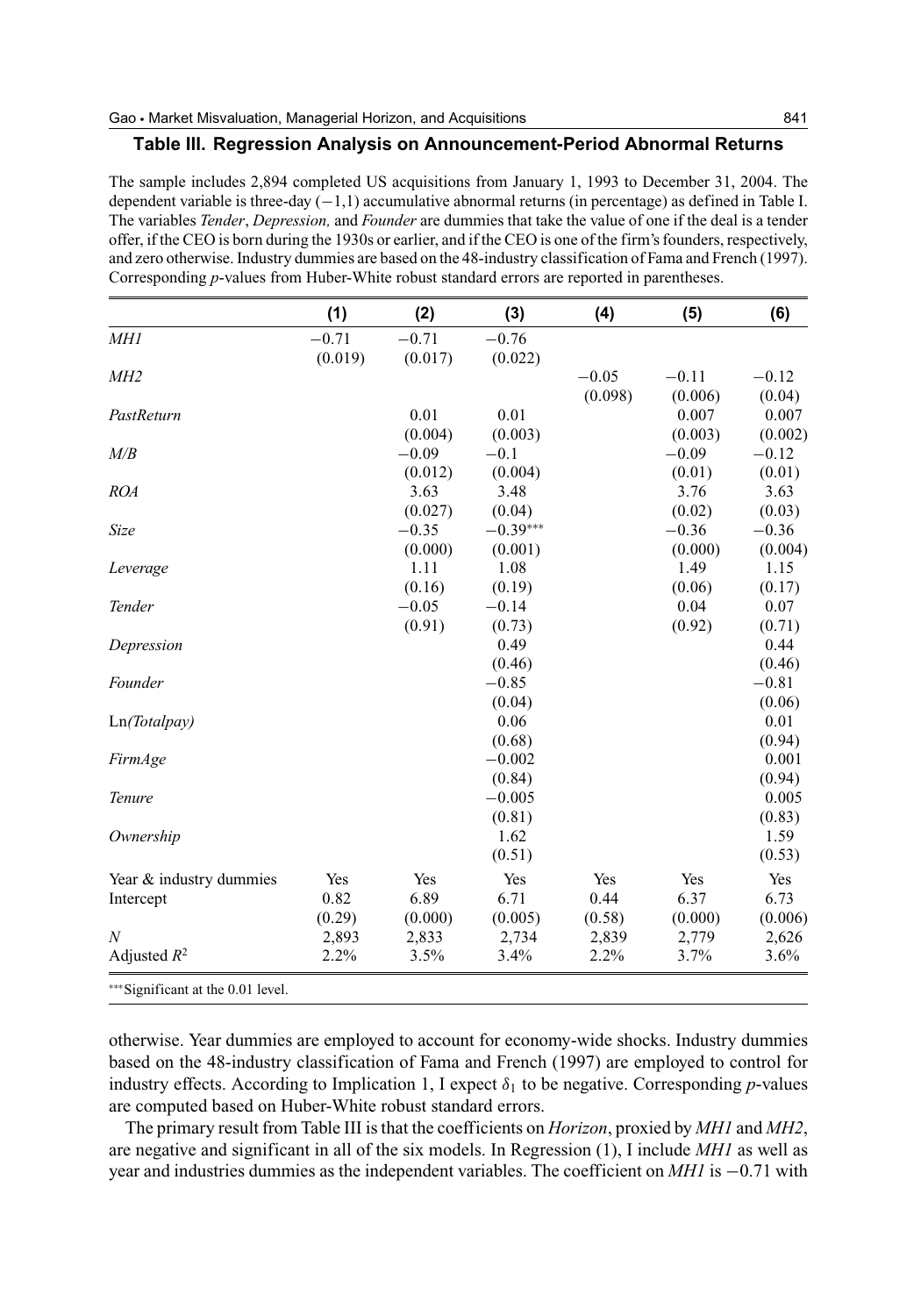a *p*-value of 0.019. In Regression (2), I include *PastReturn, M/B, ROA, FirmSize, Leverage,* and *Tender* as additional control variables. The coefficient of *MH1* is −0.71 with a *p*-value of 0.017.

In Regression (3), I add *Depression*, *Founder*, Ln(*TotalPay*), *FirmAge*, *Tenure,* and *Ownership* as additional controls. The coefficient on *MH1* is −0.76 and is significant at the 5% level. *CAR3* is decreased by 0.76 percentage points when *MH1* changes from zero to one as compared to the sample mean of 0.3%.

In Regressions (4)-(6), I substitute *MH1* with *MH2* to test Implication 1 under this alternative proxy for managerial horizon. The coefficients on  $MH2$  are  $-0.05$ ,  $-0.11$ , and  $-0.12$ , respectively, and all of them are significant at the 10% level, indicating that managerial horizon measured by *MH2* is also negatively associated with bidders' announcement returns. Taking Model 6 as another example, the coefficient on *MH2* indicates that an increase in *MH2* by one standard deviation (2.21) is expected to decrease *CAR3* by 0.26 percentage points.

Like Dong et al. (2006), I find that bidders of high *M/B* ratio experience lower announcement returns. Dong et al. (2006) interpret this result to mean that overvalued bidders have more negative returns at acquisition announcements. In addition, my regression indicates that larger bidders have lower *CAR3*, consistent with the size effects of acquirers documented by Moeller, Schlingemann, and Stulz (2004). Notably, the *Founder* dummy has a significantly negative coefficient signifying that a founder CEO experiences poorer announcement returns than do other CEOs. Overall, my findings support the prediction that acquiring firms managed by short-horizon CEOs experience higher abnormal returns at merger announcements.

#### **B. Probability of Equity Payment**

I use logit regressions to test whether or not long horizon CEOs are more likely to pay with equity for acquisitions. Specifically, I estimate the following model:

Pr(*Allstock*) = *F*(*Horizon*, *PastReturn*, *M*/*B*, *ROA*, *FirmSize*, *Leverage*, *Tender*, *Depression*, *Founder*, *Ln*(*TotalPay*), *FirmAge*, *Tenure*, *Ownership*, *YearDummies*,*IndustryDummies*). (2)

The dependent variable, *Allstock*, takes on a value of one if the acquisition is paid only by equity and zero otherwise. The variable, *F*, denotes the logit cumulative distribution function. Based on Implication 2, the coefficients on *Horizon* are expected to be positive.

The regression results are reported in Table IV, where the coefficients are estimates of the marginal effect on the probability when all of the other independent variables are at their mean value.<sup>1</sup> Table IV indicates that the probability of equity payment increases with managerial horizon. In all six of the models, the coefficients on *MH1* and *MH2* are positive and significant, and their economic magnitude is also quite sizable.

In Models (1)-(3), I use *MH1* and some control variables. The coefficient on *MH1* is 0.08 and is significant at the 1% level in Model (1) where the control variables just include year dummies and industry dummies. This result implies that an increase of *MH1* from zero to one will increase the probability of equity payment by about 8 percentage points. Given the fact that the unconditional probability of an acquisition in my sample being financed entirely by equity is 24.5% (see Table I), this marginal effect is definitely remarkable. In Model (2), I include *PastReturn*, *M/B*, *ROA*, *Size*, *Leverage*, *Cash*, and *Tender* as additional explanatory variables. The variable *MH1*

<sup>&</sup>lt;sup>1</sup> I also create a subsample where acquisitions with mixed payments are excluded and rerun the logit regressions in Table IV. The results remain almost entirely the same.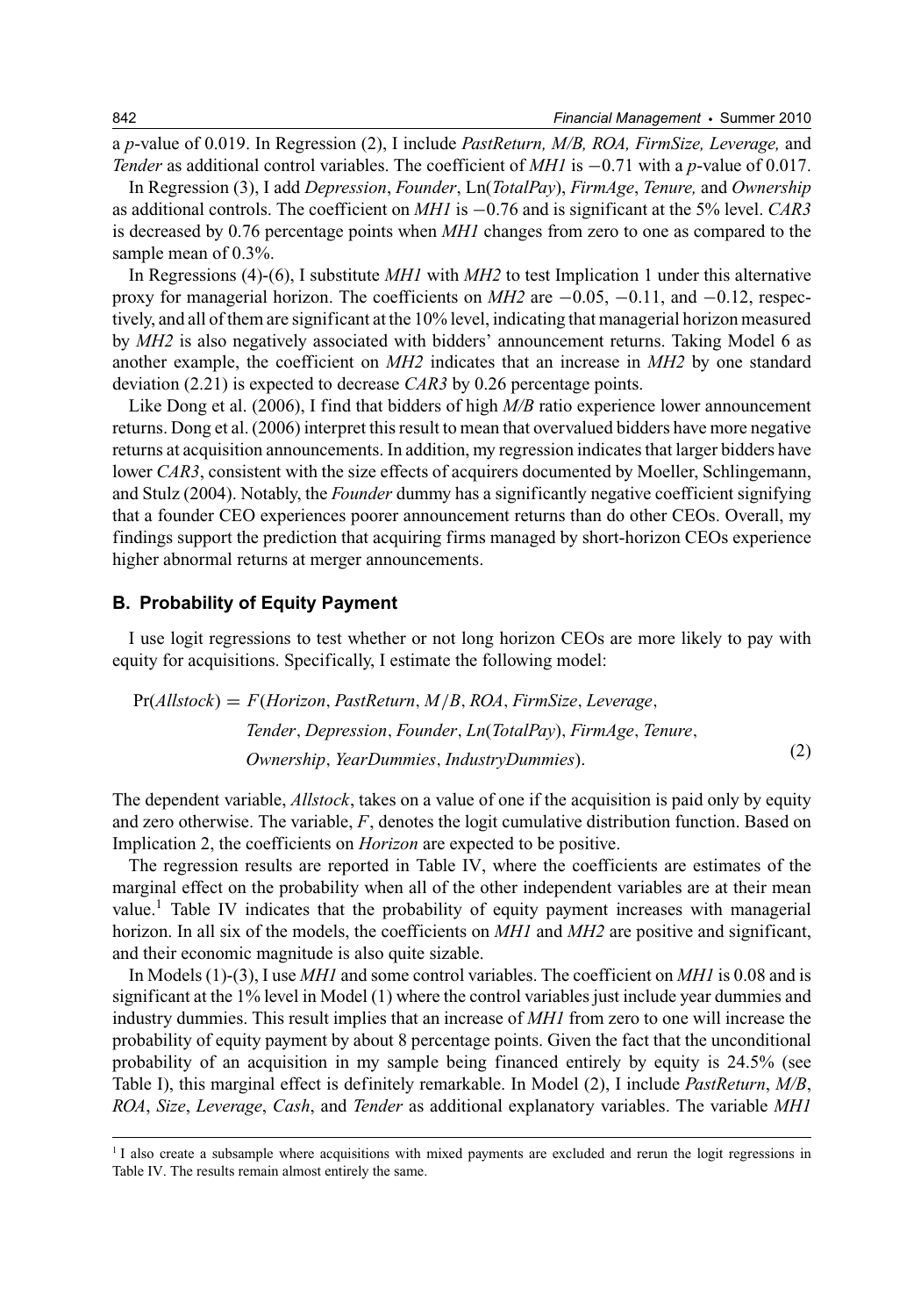#### **Table IV. Logit Regression Analysis on the Likelihood of Stock Payment**

This table reports logit models predicting the probability of stock payment in acquisitions. The sample includes 2,894 completed US acquisitions from January 1, 1993 to December 31, 2004. The dependent variable is a dummy variable that equals one if acquirers pay the targets all by stock and zero otherwise. The coefficients are estimates of the marginal effect on the probability when all of the independent variables are at their mean value. Corresponding *p*-values from Huber-White robust standard errors are reported in parentheses.

|                         | (1)     | (2)     | (3)      | (4)     | (5)     | (6)      |
|-------------------------|---------|---------|----------|---------|---------|----------|
| <i>MH1</i>              | 0.08    | 0.067   | 0.07     |         |         |          |
|                         | (0.000) | (0.000) | (0.005)  |         |         |          |
| M <sub>H2</sub>         |         |         |          | 0.008   | 0.005   | 0.004    |
|                         |         |         |          | (0.042) | (0.055) | (0.056)  |
| PastReturn              |         | 0.000   | 0.000    |         | 0.000   | 0.000    |
|                         |         | (0.36)  | (0.18)   |         | (0.25)  | (0.89)   |
| M/B                     |         | 0.013   | 0.014    |         | 0.014   | 0.014    |
|                         |         | (0.000) | (0.000)  |         | (0.000) | (0.000)  |
| <b>ROA</b>              |         | $-0.25$ | $-0.31$  |         | $-0.23$ | $-0.28$  |
|                         |         | (0.012) | (0.002)  |         | (0.019) | (0.007)  |
| Size                    |         | 0.003   | 0.004    |         | 0.001   | 0.001    |
|                         |         | (0.64)  | (0.61)   |         | (0.85)  | (0.86)   |
| Leverage                |         | $-0.21$ | $-0.21$  |         | $-0.22$ | $-0.18$  |
|                         |         | (0.000) | (0.000)  |         | (0.000) | (0.000)  |
| Tender                  |         | $-0.16$ | $-0.16$  |         | $-0.16$ | $-0.16$  |
|                         |         | (0.000) | (0.000)  |         | (0.000) | (0.000)  |
| Depression              |         |         | $-0.009$ |         |         | $-0.059$ |
|                         |         |         | (0.86)   |         |         | (0.09)   |
| Founder                 |         |         | 0.051    |         |         | 0.056    |
|                         |         |         | (0.03)   |         |         | (0.04)   |
| Ln(Totalpay)            |         |         | 0.01     |         |         | 0.016    |
|                         |         |         | (0.17)   |         |         | (0.19)   |
| FirmAge                 |         |         | $-0.000$ |         |         | $-0.000$ |
|                         |         |         | (0.90)   |         |         | (0.98)   |
| Tenure                  |         |         | $-0.01$  |         |         | $-0.02$  |
|                         |         |         | (0.48)   |         |         | (0.45)   |
| Ownership               |         |         | 0.03     |         |         | $-0.06$  |
|                         |         |         | (0.82)   |         |         | (0.66)   |
| Year & industry dummies | Yes     | Yes     | Yes      | Yes     | Yes     | Yes      |
| N                       | 2,894   | 2,765   | 2,666    | 2,818   | 2,680   | 2,546    |
| Pseudo $R^2$            | 18.7%   | 23.3%   | 23.6%    | 18.7%   | 23.4%   | 23.1%    |

has a coefficient of 0.067, which is significant at the 1% level. I further add *Depression*, *Founder*, Ln(*Totalpay*), *FirmAge*, *Tenure,* and *Ownership* in Model (3) in which the coefficient on *MH1* is significant and has a value of 0.07.

In Models (4)-(6), I use *MH2* instead of *MH1* in the regression analysis; the results are similar to those in the previous three models. In Model (4), for example, the coefficient on *MH2* is 0.008 and the *p*-value is 0.042, indicating that an increase in *MH2* from the mean by one standard deviation is expected to increase the probability of equity payment by about 1.8 percentage points.

Of the remaining control variables, *M/B* ratio is positively associated with the use of stock. This result is consistent with the prior literature suggesting that high-valuation firms are more likely to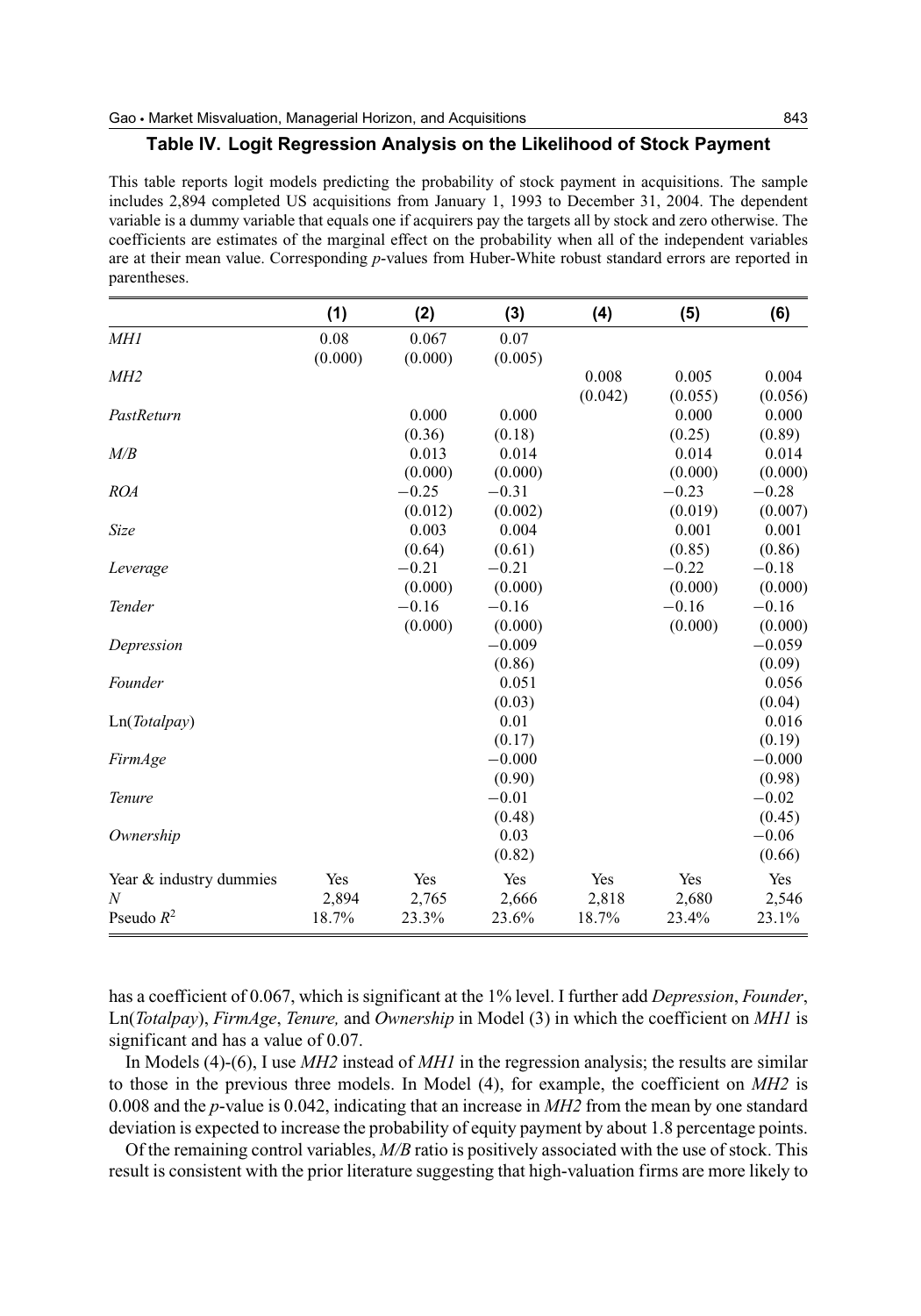use equity to make acquisitions (Dong et al., 2006). Firms with higher *ROA* are less likely to use equity. This finding supports the premise that bidders tend to use cash in acquisitions when they have greater cash flow (Martin, 1996). The coefficient on *Leverage* is negative and is significant signifying that less levered bidders enter into more stock-financed acquisitions. As in the prior literature, I find that a tender offer is usually associated with cash payment. Moreover, founder CEOs tend to use stock in their acquisitions. This finding contributes to the recently increasing focus in the literature regarding founder CEOs, who behave quite differently from successor CEOs (Fahlenbrach, 2009). The results from Table IV support the prediction that long-horizon acquiring CEOs are more likely to use equity as the exchange medium than are their short-horizon counterparts.

#### **C. Long-Term Stock Performance Following Acquisitions**

I run cross-sectional OLS regressions to test whether or not long-horizon CEOs enjoy better long-term stock performance following acquisitions. The following model is estimated:

$$
BHAR3 = \alpha_0 + \alpha_1 Horizon + \alpha_2 PastReturn + \alpha_3 M/B + \alpha_4 ROA + \alpha_5 FirmSize
$$
  
+  $\alpha_6 Leverage + \alpha_7 Tender + \alpha_8 Depression + \alpha_9 Founder$   
+  $\alpha_{10} Ln(TotalPay) + \alpha_{11} FirmAge + \alpha_{12} Tenure + \alpha_{13} Ownership$   
+ *YearDummies + IndustryDummies +*. (3)

The dependent variable is three-year buy-and-hold abnormal returns (in percentage) after the deal completion, as defined in Section III. Based on Implication 3, I expect  $\alpha_1$  to be positive.

As reported in Table V, the coefficients of *MH1* and *MH2* are significant and positive in all of the regression models. The coefficients on *MH1* are around 10, implying that an increase in *MH1* from zero to one is expected to enhance *BHAR3* by around 10 percentage points; this is certainly economically important relative to the unconditional average of  $-6.3\%$ . The coefficients on *MH2* are about 3, indicating that *BHAR3* will increase by about 6.6 percentage points when *MH2* increases by one standard deviation.

The coefficients on *ROA* are consistently positive and significant at the 5% level, suggesting that bidders' prior-year accounting performance is positively associated with their long-run stock performance. *M/B* has significantly negative coefficients, which is consistent with the previous literature that glamour-focused acquirers perform poorly after the transactions (Rau and Vermaelen, 1998; Andre, Kooli, and L'Her, 2004). All of the other control variables are generally insignificant. The major conclusion drawn from this regression analysis is that managerial horizon emerges as an important and robust determinant of long-term stock performance after the merger. The results support the prediction that a long-horizon acquiring CEO has better long-run performance following acquisitions than does a short-horizon manager.

#### **D. Additional Analysis on Acquisition Frequency**

All of the above analyses relate to either the value implications or financing choices conditional upon making a merger deal. It is interesting to investigate the effect of managerial horizon on the choice as to whether or not to make an acquisition at all. A manager with a short horizon might refrain from undergoing risky projects such as pursuing acquisitions. In contrast, a manager with a long horizon is more likely to undertake mergers when their firm is overvalued. In this section, I examine how managerial horizon influences the manager's decision to make acquisitions by estimating the following equation: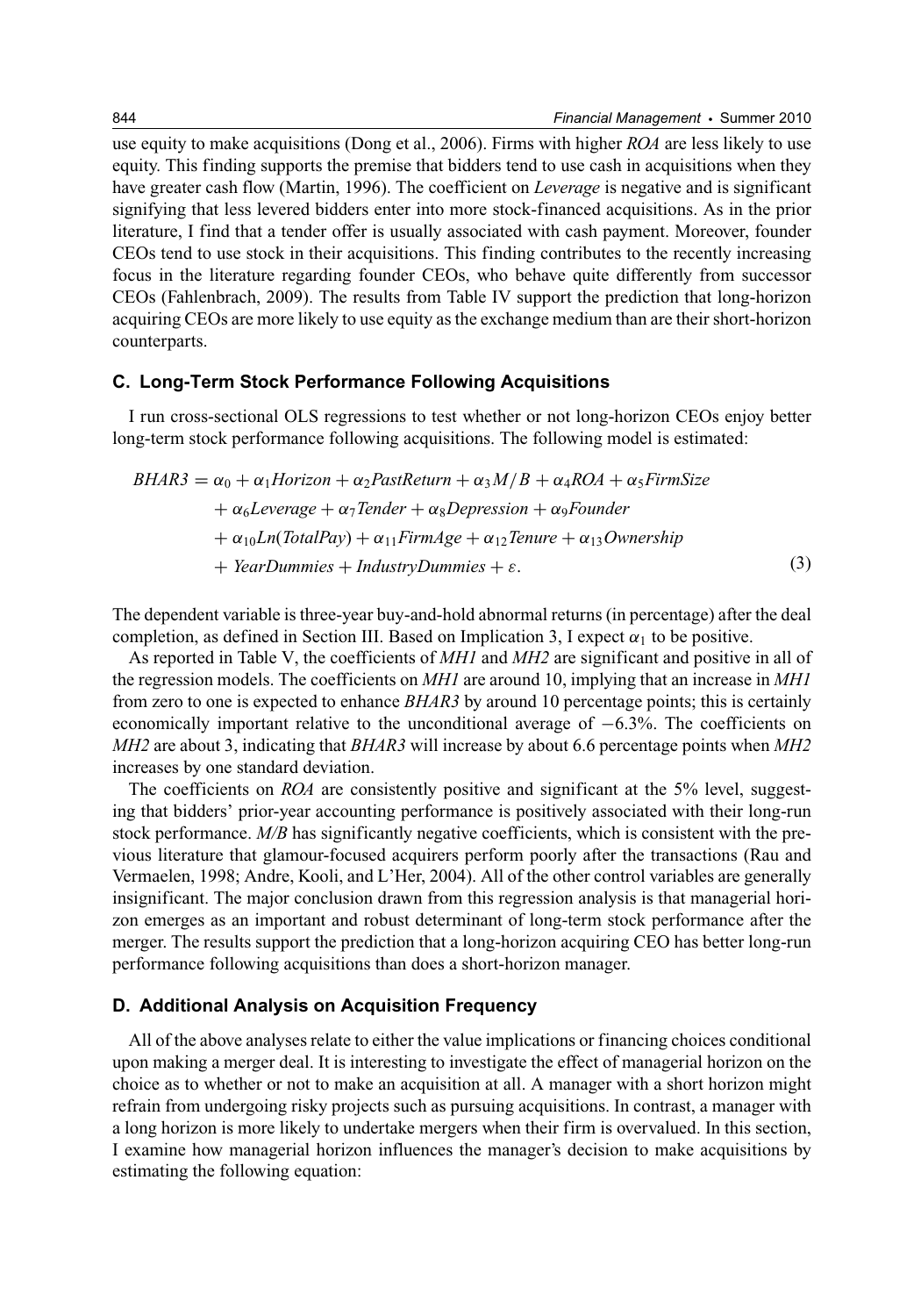### **Table V. Regression Analysis on Long-Run Stock Performance Following the Acquisitions**

This table reports regression results examining the effect of managerial horizon on long-term stock performance following acquisitions. The sample includes 2,894 completed US acquisitions from January 1, 1993 to December 31, 2004. The dependent variable is three-year buy-and-hold abnormal returns (in percentage) after the completion date of the merger as defined in Table I. Corresponding *p*-values from Huber-White robust standard errors are reported in parentheses.

|                         | (1)     | (2)      | (3)      | (4)     | (5)      | (6)      |
|-------------------------|---------|----------|----------|---------|----------|----------|
| <b>MH1</b>              | 9.09    | 10.89    | 11.43    |         |          |          |
|                         | (0.089) | (0.045)  | (0.07)   |         |          |          |
| MH <sub>2</sub>         |         |          |          | 3.31    | 2.98     | 3.25     |
|                         |         |          |          | (0.000) | (0.000)  | (0.000)  |
| PastReturn              |         | 0.018    | 0.013    |         | 0.044    | 0.044    |
|                         |         | (0.58)   | (0.69)   |         | (0.19)   | (0.29)   |
| M/B                     |         | $-0.81$  | $-0.86$  |         | $-0.93$  | $-0.81$  |
|                         |         | (0.088)  | (0.071)  |         | (0.052)  | (0.1)    |
| <b>ROA</b>              |         | 69.27    | 70.99    |         | 65.92    | 69.88    |
|                         |         | (0.029)  | (0.026)  |         | (0.042)  | (0.04)   |
| <b>Size</b>             |         | 3.32     | 1.33     |         | 3.53     | 2.01     |
|                         |         | (0.052)  | (0.53)   |         | (0.04)   | (0.35)   |
| Leverage                |         | $-5.87$  | $-7.61$  |         | $-3.59$  | $-3.79$  |
|                         |         | (0.71)   | (0.62)   |         | (0.82)   | (0.81)   |
| Tender                  |         | $-4.13$  | $-6.41$  |         | $-2.76$  | $-2.85$  |
|                         |         | (0.62)   | (0.51)   |         | (0.74)   | (0.75)   |
| Depression              |         |          | 2.71     |         |          | $-1.71$  |
|                         |         |          | (0.71)   |         |          | (0.74)   |
| Founder                 |         |          | 0.34     |         |          | $-1.41$  |
|                         |         |          | (0.94)   |         |          | (0.83)   |
| Ln(Totalpay)            |         |          | 2.01     |         |          | 0.79     |
|                         |         |          | 0.16)    |         |          | (0.31)   |
| FirmAge                 |         |          | 0.073    |         |          | 0.09     |
|                         |         |          | (0.71)   |         |          | (0.96)   |
| Tenure                  |         |          | 0.51     |         |          | 0.34     |
|                         |         |          | (0.14)   |         |          | (0.41)   |
| Ownership               |         |          | $-26.91$ |         |          | $-27.73$ |
|                         |         |          | (0.51)   |         |          | (0.51)   |
| Year & industry dummies | Yes     | Yes      | Yes      | Yes     | Yes      | Yes      |
| Intercept               | $-0.19$ | $-69.32$ | $-78.72$ | 13.31   | $-64.42$ | $-68.31$ |
|                         | (0.98)  | (0.068)  | (0.1)    | (0.33)  | (0.085)  | (0.11)   |
| $\overline{N}$          | 2,807   | 2,751    | 2,653    | 2,753   | 2,697    | 2,550    |
| Adjusted $R^2$          | 3.4%    | 3.7%     | 3.6%     | 4.5%    | 4.5%     | 4.3%     |

$$
AcquisitionNumber_{ii} = \beta_0 + \beta_1 Horizon_{ii-1} + \beta_2 Horizon_{ii-1} \times M/B_{ii-1} + \beta_3 M/B_{ii-1} + \beta_4 Past Return_{ii-1} + \beta_5 ROA_{ii-1} + \beta_6 Firm Size_{ii-1} + \beta_7 Depression_{ii-1} + \beta_8 Founder_{ii-1} + \beta_9 Ln(Totalpay)_{ii-1} + \beta_{10 Firm Age_{ii-1} + \beta_{11 Tenure_{ii-1} + \beta_{12} Ownership_{ii-1} + YearDummies + IndustryDummies + \varepsilon_{ii},
$$
 (4)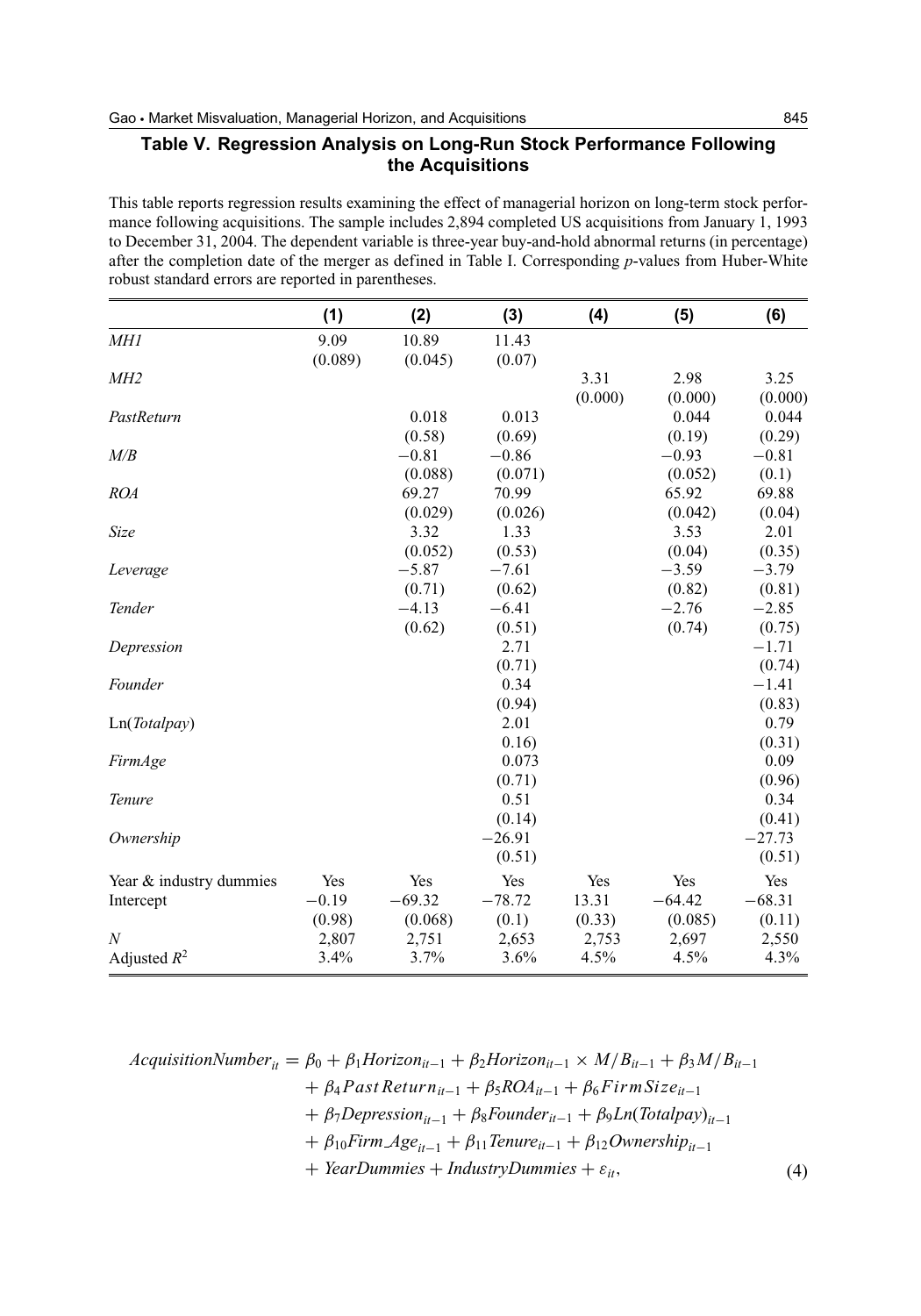where *i* indexes firms and *t* indexes years. The dependent variable is the number of acquisitions made by a company in a certain year. The independent variables include managerial horizon proxies, *M/B* ratio, the interaction between horizon and *M/B* ratio, and other controls. The *M/B* variable measures the firm's market valuation. The regression is based on data for firms in ExecuComp from 1993 to 2004.

In Panel A of Table VI, I run cross-sectional OLS regressions and compute the *p*-values based on robust standard errors clustered at the firm level. As presented in Panel A, long-horizon managers tend to make more acquisitions than do short-horizon CEOs. This relationship is stronger when firms have inflated market valuation. In Model (1), the coefficient on *MH1* is around 0.017 and is significant at the 10% level. This result implies that a manager with a long horizon makes more acquisitions. In Model (2), I add the interaction between  $MHI$  and  $M/B$ ,  $MHI \times M/B$ . This interaction term has a positive but insignificant coefficient of 0.005. I replace *MH1* with *MH2* in Models (3) and (4) to further examine the association between managerial horizon and acquisition frequency. The term,  $M H2 \times M/B$ , has a positive coefficient, which is significant at the 1% level. This result implies that long horizon managers are more likely to undertake acquisitions when their firm's market valuation is high.

Not surprisingly, larger firms and firms with high stock returns complete more acquisitions. Like Fahlenbrach (2009), I also find that founder CEOs are more active in acquisition activities. The finding that highly paid CEOs are associated with more acquisitions could be explained by the fact that CEOs with greater compensation are usually employed by large firms. The variable *FirmAge* has a significantly negative coefficient, indicating that mature firms are less likely to undergo corporate restructuring such as merger and acquisition activity. The coefficient of *Depression* is negative, but not always significant; it suggests that CEOs born during the 1930s or earlier are participating in fewer takeovers. This result is also largely consistent with Malmendier and Tate's (2005) finding that the CEOs born during the Great Depression period are, on average, making fewer capital investments.

There could be omitted firm characteristics that are correlated with the horizon measures thereby explaining the differences in acquisitiveness. To address this possibility, I run firm fixed effect regressions in Panel B. The regression specification is the same with that in Panel A except that I replace industry dummies with firm fixed effects. The regression results in Panel B are very similar to those in Panel A.

The interaction  $MHI \times M/B$  does not have significant coefficients in either of the two panels. This result may be due to the high correlation between  $MHI \times M/B$  and  $M/B$ . The corresponding correlation coefficient is 0.88.2 Moreover, the coefficients in front of *MH1* and *MH2* are not always consistent with each other. Therefore, they could indicate that the impact of managerial horizon on acquisitiveness is not as evident as that of valuation effects and payment choice.

Overall, the results in Table VI support, at least weakly, the view that long-horizon managers participate in more acquisitions than do short-horizon managers. Additionally, long-horizon managers tend to make use of high market valuation to complete acquisitions.

#### **E. Alternative Explanation and Robustness Checks**

CEO age might be a proxy for CEO ability. The older the CEO, the greater are the market's assessments of their ability given that this CEO has survived in the labor market (Milbourn, 2003). In this view, my horizon variable, *MH1*, is expected to be negatively associated with CEO ability. Yet this interpretation makes no predictions regarding the choice of payment method in

<sup>&</sup>lt;sup>2</sup> The correlation coefficient between  $MH2 \times M/B$  and  $M/B$  is 0.33.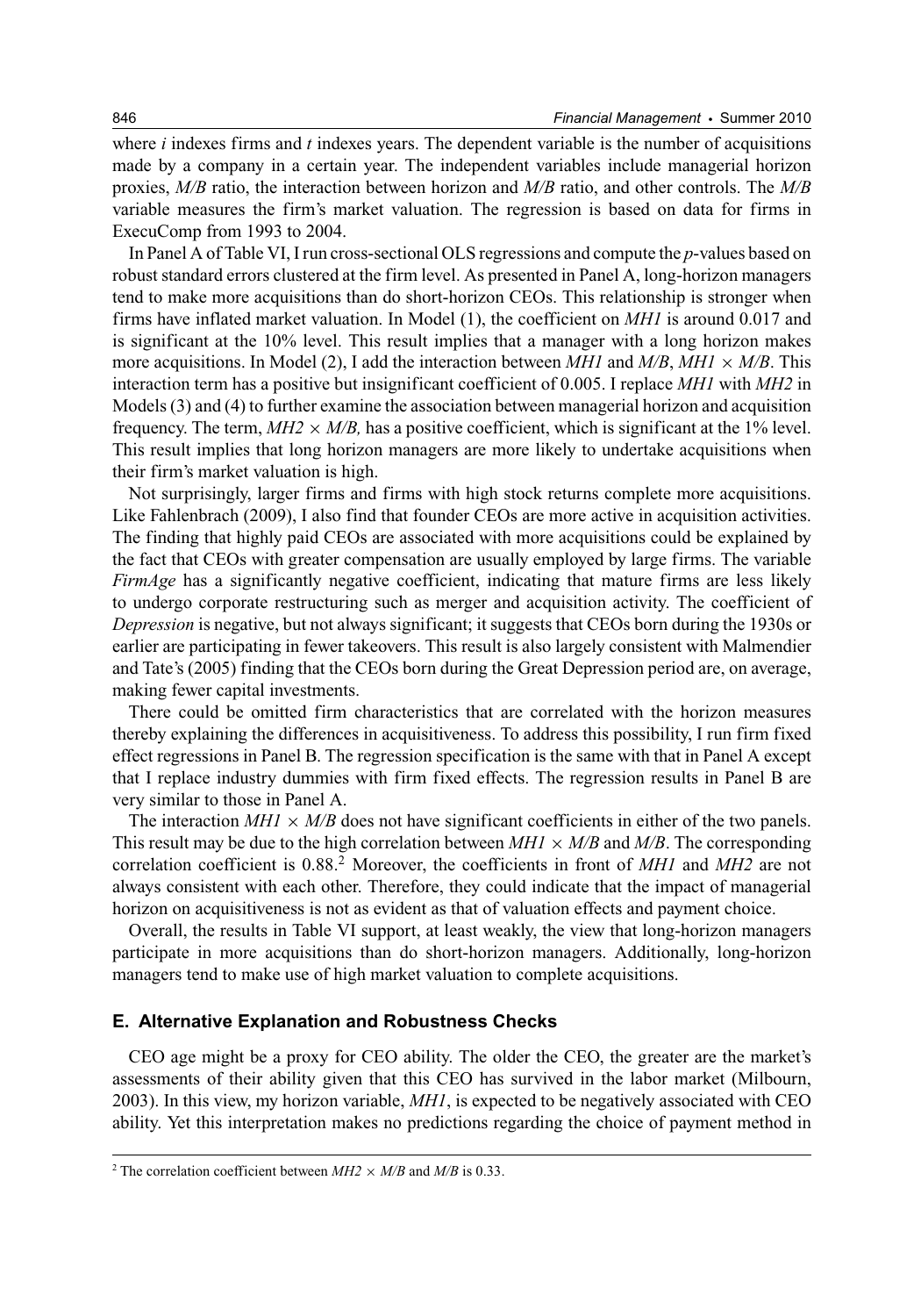#### **Table VI. Regression Analysis on Acquisition Frequency**

Panel A examines the effect of managerial horizon on acquisition frequency. I run pooled OLS regressions based on firms listed in the ExecuComp data set from 1993 to 2004. The dependent variable is the number of acquisitions made by a company in a given year. Corresponding *p*-values from robust standard errors clustered at the firm level are reported in brackets. In Panel B, the regression specification is identical to that of Panel A except that I run firm fixed effects regressions. The control variables (unreported) have similar coefficients to those in Panel A.

| Panel A. OLS Regression |          |                                        |          |                 |  |  |
|-------------------------|----------|----------------------------------------|----------|-----------------|--|--|
|                         | (1)      | (2)                                    | (3)      | (4)             |  |  |
| <b>MH1</b>              | 0.017    | 0.002                                  |          |                 |  |  |
|                         | (0.09)   | (0.94)                                 |          |                 |  |  |
| $MHI \times M/B$        |          | 0.005                                  |          |                 |  |  |
|                         |          | (0.34)                                 |          |                 |  |  |
| M <sub>H2</sub>         |          |                                        | 0.001    | $-0.012$        |  |  |
|                         |          |                                        | (0.85)   | (0.19)          |  |  |
| $MH2 \times M/B$        |          |                                        |          | 0.003           |  |  |
|                         |          |                                        |          | (0.008)         |  |  |
| M/B                     | 0.006    | 0.001                                  | 0.006    | $-0.29$         |  |  |
|                         | (0.06)   | (0.95)                                 | (0.054)  | (0.005)         |  |  |
| PastReturn              | 0.092    | 0.092                                  | 0.090    | 0.090           |  |  |
|                         | (0.000)  | (0.000)                                | (0.000)  | (0.000)         |  |  |
| <b>ROA</b>              | 0.003    | 0.005                                  | $-0.01$  | $-0.19$         |  |  |
|                         | (0.975)  | (0.954)                                | (0.904)  | (0.001)         |  |  |
| Size                    | 0.044    | 0.044                                  | 0.043    |                 |  |  |
|                         |          |                                        |          | 0.039           |  |  |
|                         | (0.000)  | (0.000)                                | (0.000)  | (0.000)         |  |  |
| Depression              | $-0.04$  | $-0.042$                               | $-0.05$  | $-0.059$        |  |  |
|                         | (0.22)   | (0.21)                                 | (0.091)  | (0.009)         |  |  |
| Founder                 | 0.055    | 0.056                                  | 0.059    | 0.064           |  |  |
|                         | (0.031)  | (0.031)                                | (0.023)  | (0.000)         |  |  |
| Ln(Totalpay)            | 0.053    | 0.053                                  | 0.056    | 0.066           |  |  |
|                         | (0.000)  | (0.000)                                | (0.000)  | (0.000)         |  |  |
| FirmAge                 | $-0.002$ | $-0.002$                               | $-0.002$ | $-0.001$        |  |  |
|                         | (0.022)  | (0.023)                                | (0.028)  | (0.003)         |  |  |
| Tenure                  | $-0.002$ | $-0.002$                               | $-0.002$ | $-0.002$        |  |  |
|                         | (0.14)   | (0.14)                                 | (0.06)   | (0.013)         |  |  |
| Ownership               | 0.17     | 0.17                                   | 0.14     | 0.05            |  |  |
|                         | (0.26)   | (0.27)                                 | (0.35)   | (0.59)          |  |  |
| Year & industry dummies | Yes      | Yes                                    | Yes      | Yes             |  |  |
| Intercept               | $-1.49$  | $-1.48$                                | $-1.51$  | $-1.52$         |  |  |
|                         | (0.000)  | (0.000)                                | (0.000)  | (0.000)         |  |  |
| N                       | 15,937   | 15,937                                 | 15,329   | 15,329          |  |  |
| Adjusted $R^2$          | 6.3%     | 6.3%                                   | 6.3%     | 6.3%            |  |  |
|                         |          | Panel B. Firm Fixed Effects Regression |          |                 |  |  |
|                         | (1)      | (2)                                    | (3)      | (4)             |  |  |
| <i>MH1</i>              | 0.013    | 0.003                                  |          |                 |  |  |
|                         | (0.08)   | (0.97)                                 |          |                 |  |  |
| $MHI \times M/B$        |          | $-0.001$                               |          |                 |  |  |
|                         |          | (0.83)                                 |          |                 |  |  |
| M <sub>H2</sub>         |          |                                        | 0.002    | $-0.003$        |  |  |
|                         |          |                                        | (0.53)   |                 |  |  |
| $MH2 \times M/B$        |          |                                        |          | (0.42)<br>0.002 |  |  |
|                         |          |                                        |          |                 |  |  |
|                         |          |                                        |          | (0.072)         |  |  |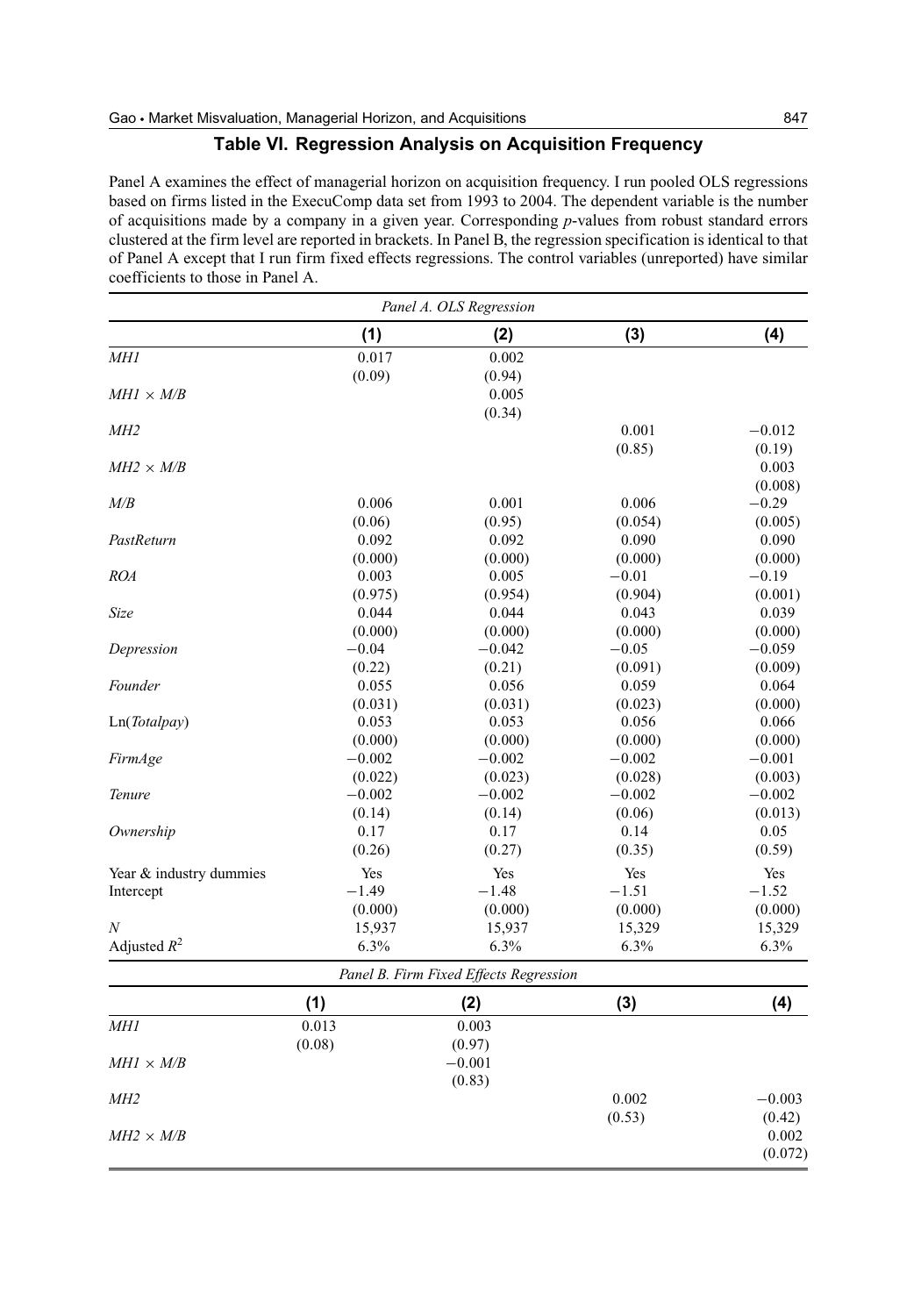acquisitions. Moreover, it is inconsistent with the empirical results that *MH1* is positively related to long-run abnormal returns since CEOs with greater ability should not underperform inferior ability managers in the long term.

Another interpretation for the *MH2* variable is the CEO's equity-based compensation. A CEO with more stock-based compensation may, on average, have more vested stock and options (a lower *MH2* value). The existing literature suggests that equity-based compensation alleviates managerial agency problems and influences acquisition decisions; therefore, *MH2* may capture the incentive effects from equity compensation. Datta, Iskandar-Datta, and Raman (2001) demonstrate that bidding CEOs paid under more equity-based compensation schemes are associated with better announcement returns and postacquisition long-run performance. Their results imply that *MH2* is not capturing the incentive-alignment effects from stock-based pay as *MH2* is positively associated with postmerger long-run performance.

Finally, managerial horizon may also be interpreted as shareholders' horizon if shareholders select the CEOs who have the same horizon as theirs. Gaspar, Massa, and Matos (2005) use share turnover by investors as a proxy for shareholders' horizon and confirm that bidding firms with short-term shareholders experience lower announcement abnormal returns as well as poorer long-run performance after mergers. This finding implies that it is inappropriate to interpret managerial horizon as shareholders' horizon as acquiring firms managed by short-horizon CEOs have greater announcement returns than do those managed by long-horizon CEOs.

My regression results are robust to a number of different specifications. For example, I obtain similar coefficients on *MH1* and *MH2* in all the regressions if: 1) I compute firm size as Ln(*Total Assets*) or Ln(*Market Capitalization*) instead of Ln(*Sales Volume*), 2) I use *Return on Equity* or *Sales Growth* as proxies for the firm's accounting performance, 3) I calculate the cumulative abnormal returns at announcement during the event windows  $(-1, 0)$  and  $(-2, 2)$ , 4) I use control firms only on book-to-market ratio and size as benchmarks to compute the long-run abnormal returns, 5) I construct industry dummies using two-digit SIC codes, and 6) I use a probit regression model in Table IV.

## **V. Conclusions**

The major goal of this paper is to establish the relationship between managerial horizon and corporate takeover decisions. This paper analyzes how managers with different horizons make acquisitions as a response to market inefficiencies. Long-horizon managers: 1) focus more on firms' long-term value and 2) tend to use their overvalued equity to acquire target firms in order to preserve some of the temporary overvaluation for long-run shareholders. In contrast, shorthorizon managers: 1) pay greater attention to firms' short-term value, 2) prefer using cash to pay for mergers for the purpose of hiding information regarding firms' overvaluation, and 3) tend to cater to investor sentiment by completing the acquisitions that the market is currently optimistic about, even at the expense of their firms' long-run value. Specifically, I test the predictions that acquiring firms controlled by long-horizon managers have lower abnormal returns around announcements, a greater likelihood of using equity as the payment mode, and better postmerger stock performance than do the bidders controlled by short-horizon managers.

Two proxies are used to measure managerial horizon from the perspective of managerial career concern and executive compensation. I argue that retirement and vested equity portfolio are two important factors for determining a short horizon. A near-retirement CEO typically has a shorter horizon than other CEOs. Also, when the CEO has a sizable incentive portfolio becoming vested,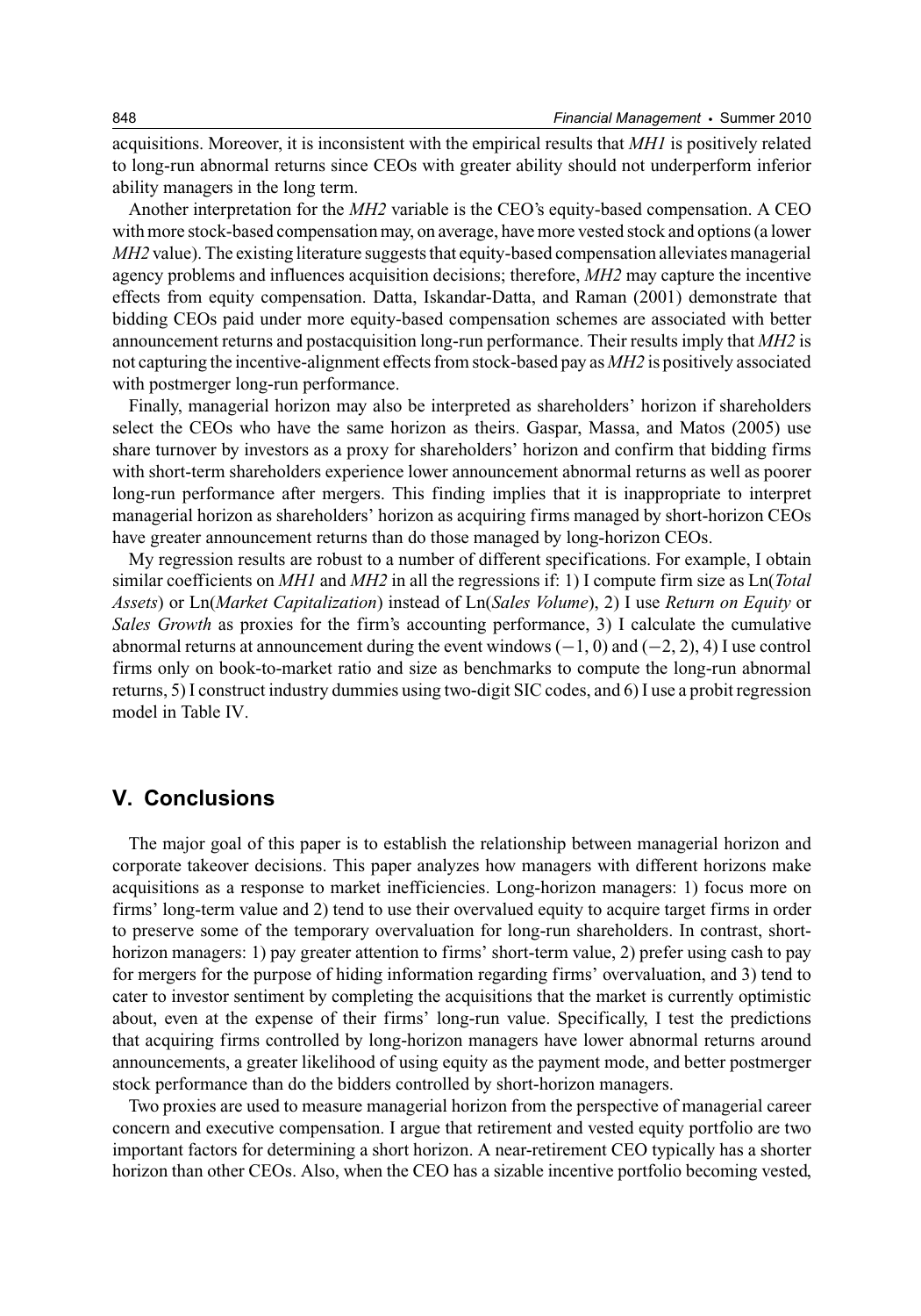they will be more concerned about the short-term stock price and, as such, will have a relatively short horizon. The empirical evidence supports all of the above predictions.

This paper is intended as a systematic first examination of the influences of managerial horizon on merger and acquisition activity. It raises many interesting questions for future research as well. The effect of managerial horizon on corporate policies such as debt and equity issuance, share repurchase, dividends, and investment remains to be explored. A good deal of empirical evidence supports the view that managers create the above policies to exploit market inefficiencies. In future research, it would be interesting to explore the correlation between managerial horizon and the aforementioned corporate decisions.  $\blacksquare$ 

## **References**

- Adam, R.B., H. Almeida, and D. Ferreira, 2005, "Powerful CEOs and Their Impact on Corporate Performance," *Review of Financial Studies* 18, 1403-1432.
- Andre, P., M. Kooli, and J. L'Her, 2004, "The Long-Run Performance of Mergers and Acquisitions: Evidence from the Canadian Stock Market," *Financial Management* 33, 27-43.
- Baker, M., R. Ruback, and J. Wurgler, 2007, "Behavioral Corporate Finance: A Survey," in B. Espen Eckbo, Ed., *Handbook of Corporate Finance: Empirical Corporate Finance*, Handbooks in Finance Series, North Holland, Elsevier.
- Barber, B.M. and J.D. Lyon, 1997, "Detecting Long-Run Abnormal Stock Returns: The Empirical Power and Specification of Test Statistics," *Journal of Financial Economics* 43, 341-372.
- Barber, B.M., C. Tsai, and J.D. Lyon, 1999, "Improved Methods for Tests of Long-Run Abnormal Stock Returns," *Journal of Finance* 54, 165-201.
- Bertrand, M. and A. Schoar, 2003, "Managing with Style: The Effect of Managers on Firm Policies," *Quarterly Journal of Economics* 118, 1169-1208.
- Brandenburger, A. and B. Polak, 1996, "When Managers Cover Their Posteriors: Making the Decisions the Market Wants to See," *RAND Journal of Economics* 27, 523-541.
- Datta, S., M. Iskandar-Datta, and K. Raman, 2001, "Executive Compensation and Corporate Acquisition Decisions," *Journal of Finance* 56, 2299-2336.
- Dechow, P.M. and R.G. Sloan, 1991, "Executive Incentives and the Horizon Problem: An Empirical Investigation," *Journal of Accounting and Economics* 14, 51-89.
- Dong, M., D. Hirshleifer, S. Richardson, and S. Teoh, 2006, "Does Investor Misvaluation Drive the Takeover Market?" *Journal of Finance* 61, 725-762.
- Emery, G.W. and J.A. Switzer, 1999, "Expected Market Reaction and the Choice of Method of Payment of Acquisitions," *Financial Management* 28, 73-86.
- Fahlenbrach, R., 2009, "Founder-CEOs, Investment Decisions, and Stock Market Performance," *Journal of Financial and Quantitative Analysis* 44, 439-466.
- Fama, E. and K. French, 1997, "Industry Costs of Capital," *Journal of Financial Economics* 43, 153-193.
- Gaspar, J., M. Massa, and P. Matos, 2005, "Shareholder Investment Horizon and the Market for Corporate Control," *Journal of Financial Economics* 76, 135-165.
- Gibbons, R. and K.J. Murphy, 1992, "Optimal Incentive Contracts in the Presence of Career Concerns: Theory and Evidence," *Journal of Political Economy* 100, 468-505.